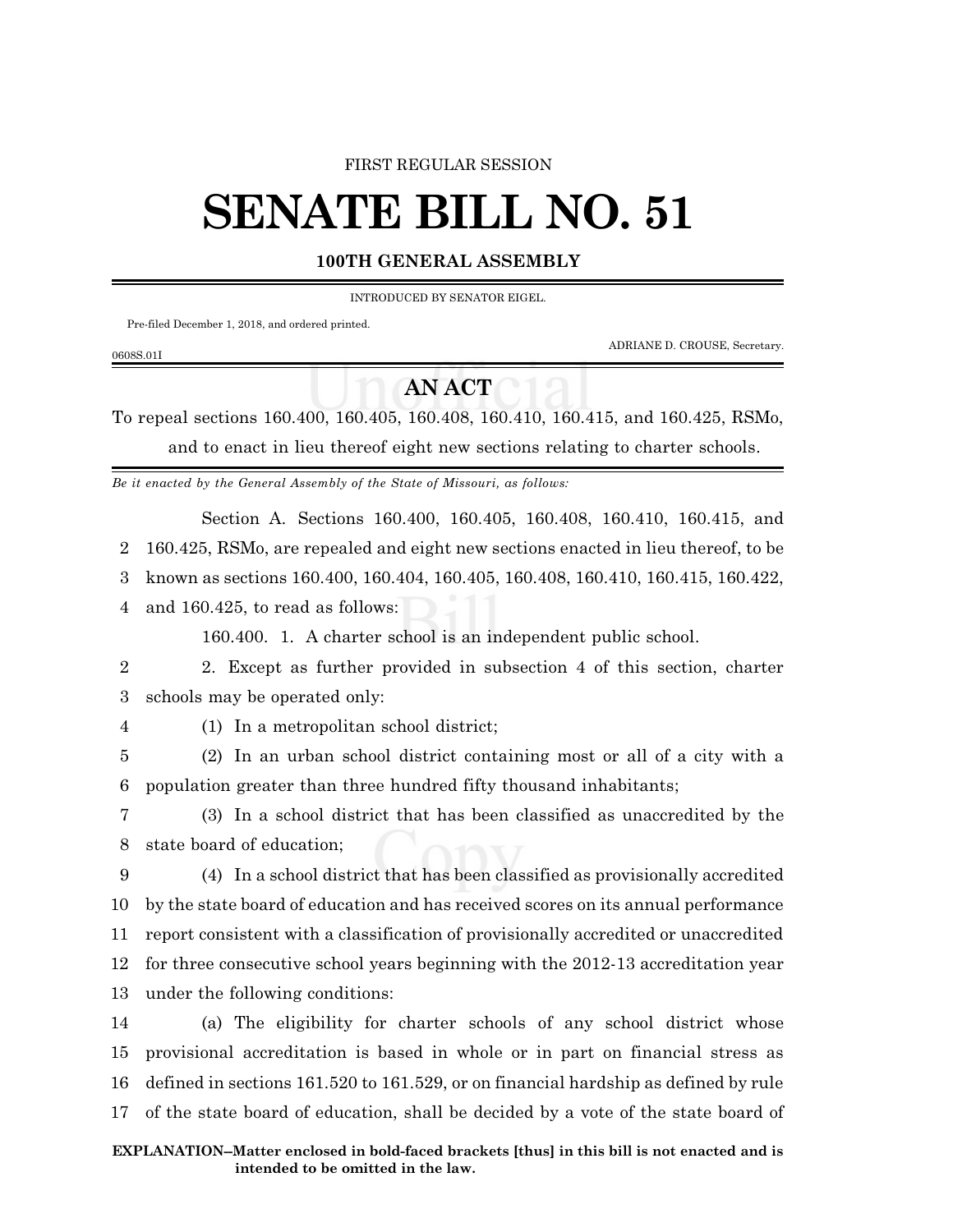education during the third consecutive school year after the designation of provisional accreditation; and

 (b) The sponsor is limited to the local school board or a sponsor who has met the standards of accountability and performance as determined by the department based on sections 160.400 to 160.425 and section 167.349 and properly promulgated rules of the department; **[**or**]**

#### (5) **In a county with a charter form of government;**

 **(6) In a city with a population greater than thirty thousand inhabitants; or**

 **(7)** In a school district that has been accredited without provisions**[**, sponsored only by the local school board; provided that no board with a current year enrollment of one thousand five hundred fifty students or greater shall permit more than thirty-five percent of its student enrollment to enroll in charter schools sponsored by the local board under the authority of this subdivision, except that this restriction shall not apply to any school district that subsequently becomes eligible under subdivision (3) or (4) of this subsection or to any district accredited without provisions that sponsors charter schools prior to having a current year student enrollment of one thousand five hundred fifty students or greater**], provided the charter school applicant submits a proposed charter with a plan to the school district and evidence of community support for the operation of the charter school in the district and the school board approves the charter school. If the school district denies approval of the charter school, the sponsor of the charter school may appeal the school district's decision to Missouri charter public school commission. The charter public school commission shall approve the application if the commission finds it more likely than not that there is community support for the charter school**.

 3. **[**Except as further provided in subsection 4 of this section,**]** The following entities are eligible to sponsor charter schools:

 (1) The school board of the district in any district which is sponsoring a charter school as of August 27, 2012, as permitted under subdivision (1) or (2) of subsection 2 of this section, the special administrative board of a metropolitan school district during any time in which powers granted to the district's board of education are vested in a special administrative board, or if the state board of education appoints a special administrative board to retain the authority granted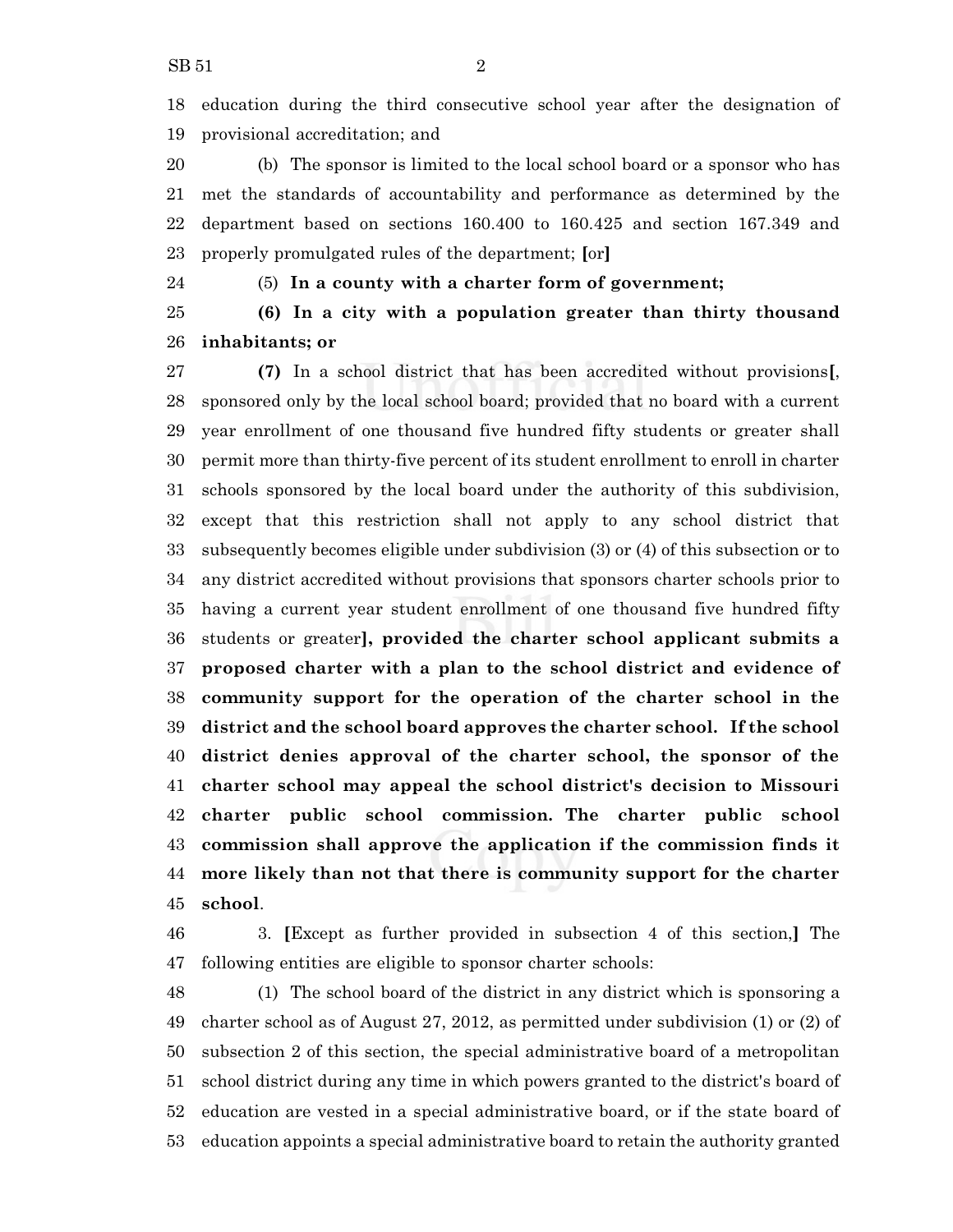to the board of education of an urban school district containing most or all of a city with a population greater than three hundred fifty thousand inhabitants, the special administrative board of such school district;

 (2) A public four-year college or university with an approved teacher education program that meets regional or national standards of accreditation;

 (3) A community college, the service area of which encompasses some portion of the district;

 (4) Any private four-year college or university with an enrollment of at least one thousand students, with its primary campus in Missouri, and with an approved teacher preparation program;

 (5) Any two-year private vocational or technical school designated as a 501(c)(3) nonprofit organization under the Internal Revenue Code of 1986, as amended, and accredited by the Higher Learning Commission, with its primary campus in Missouri;

 (6) The Missouri charter public school commission created in section 160.425**;**

 **(7) The school board of the district in any district that is sponsoring a charter school in a county as permitted under subdivision (5) of subsection 2 of this section**.

 4. **[**Changes in a school district's accreditation status that affect charter schools shall be addressed as follows, except for the districts described in subdivisions (1) and (2) of subsection 2 of this section:

 (1) As a district transitions from unaccredited to provisionally accredited, the district shall continue to fall under the requirements for an unaccredited district until it achieves three consecutive full school years of provisional accreditation;

 (2) As a district transitions from provisionally accredited to full accreditation, the district shall continue to fall under the requirements for a provisionally accredited district until it achieves three consecutive full school years of full accreditation;

 (3) In any school district classified as unaccredited or provisionally accredited where a charter school is operating and is sponsored by an entity other than the local school board, when the school district becomes classified as accredited without provisions, a charter school may continue to be sponsored by the entity sponsoring it prior to the classification of accredited without provisions and shall not be limited to the local school board as a sponsor.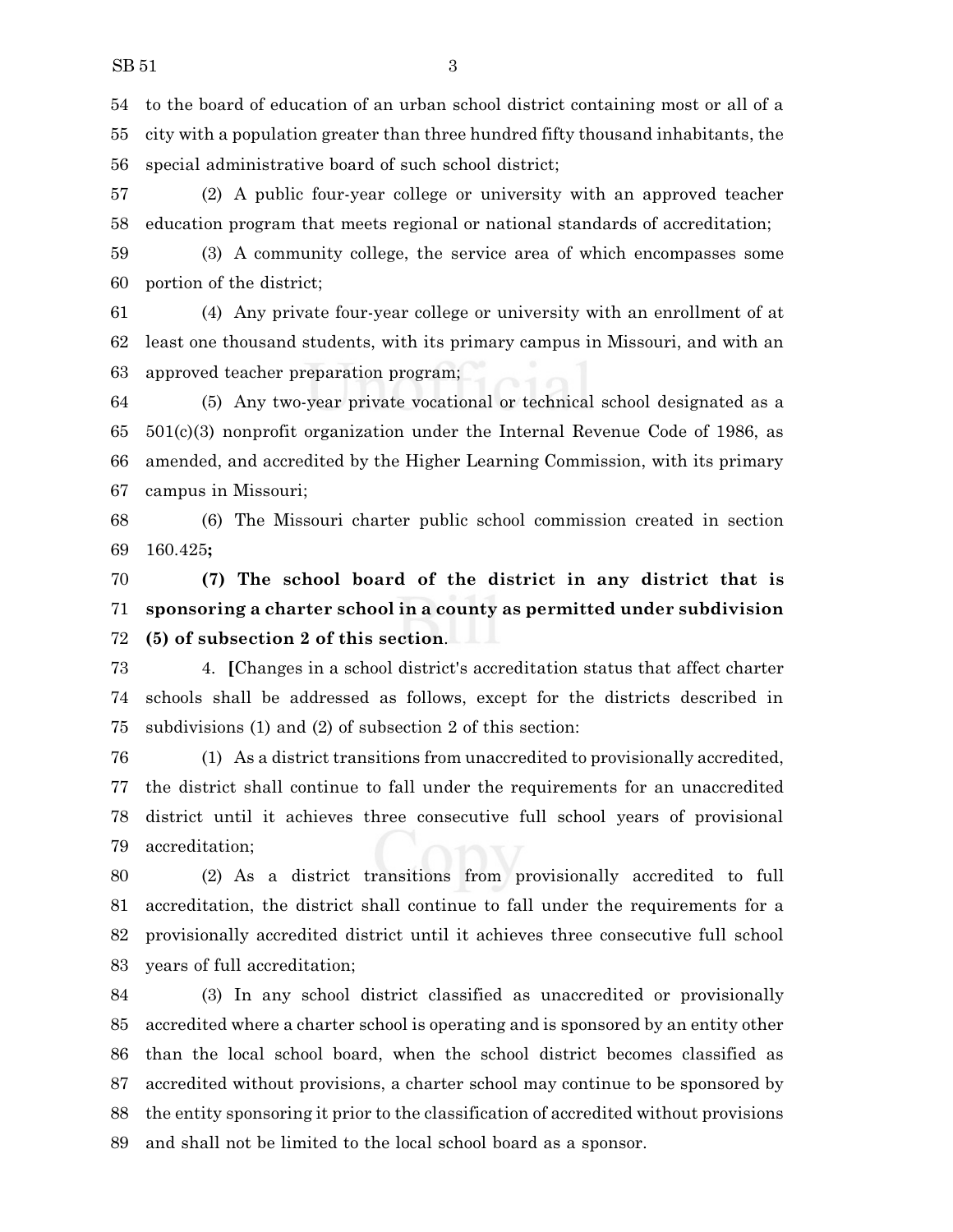A charter school operating in a school district identified in subdivision (1) or (2) of subsection 2 of this section may be sponsored by any of the entities identified in subsection 3 of this section, irrespective of the accreditation classification of the district in which it is located. A charter school in a district described in this subsection whose charter provides for the addition of grade levels in subsequent years may continue to add levels until the planned expansion is complete to the extent of grade levels in comparable schools of the district in which the charter school is operated.

 5. The mayor of a city not within a county may request a sponsor under subdivision (2), (3), (4), (5), or (6) of subsection 3 of this section to consider sponsoring a "workplace charter school", which is defined for purposes of sections 160.400 to 160.425 as a charter school with the ability to target prospective students whose parent or parents are employed in a business district, as defined in the charter, which is located in the city.

 6.**]** No sponsor shall receive from an applicant for a charter school any fee of any type for the consideration of a charter, nor may a sponsor condition its consideration of a charter on the promise of future payment of any kind.

 **[**7.**] 5.** The charter school shall be organized as a Missouri nonprofit corporation incorporated pursuant to chapter 355. The charter provided for herein shall constitute a contract between the sponsor and the charter school.

 **[**8.**] 6.** As a nonprofit corporation incorporated pursuant to chapter 355, the charter school shall select the method for election of officers pursuant to section 355.326 based on the class of corporation selected. Meetings of the governing board of the charter school shall be subject to the provisions of sections 610.010 to 610.030.

 **[**9.**] 7.** A sponsor of a charter school, its agents and employees are not liable for any acts or omissions of a charter school that it sponsors, including acts or omissions relating to the charter submitted by the charter school, the operation of the charter school and the performance of the charter school.

 **[**10.**] 8.** A charter school may affiliate with a four-year college or university, including a private college or university, or a community college as otherwise specified in subsection 3 of this section when its charter is granted by a sponsor other than such college, university or community college. Affiliation status recognizes a relationship between the charter school and the college or university for purposes of teacher training and staff development, curriculum and assessment development, use of physical facilities owned by or rented on behalf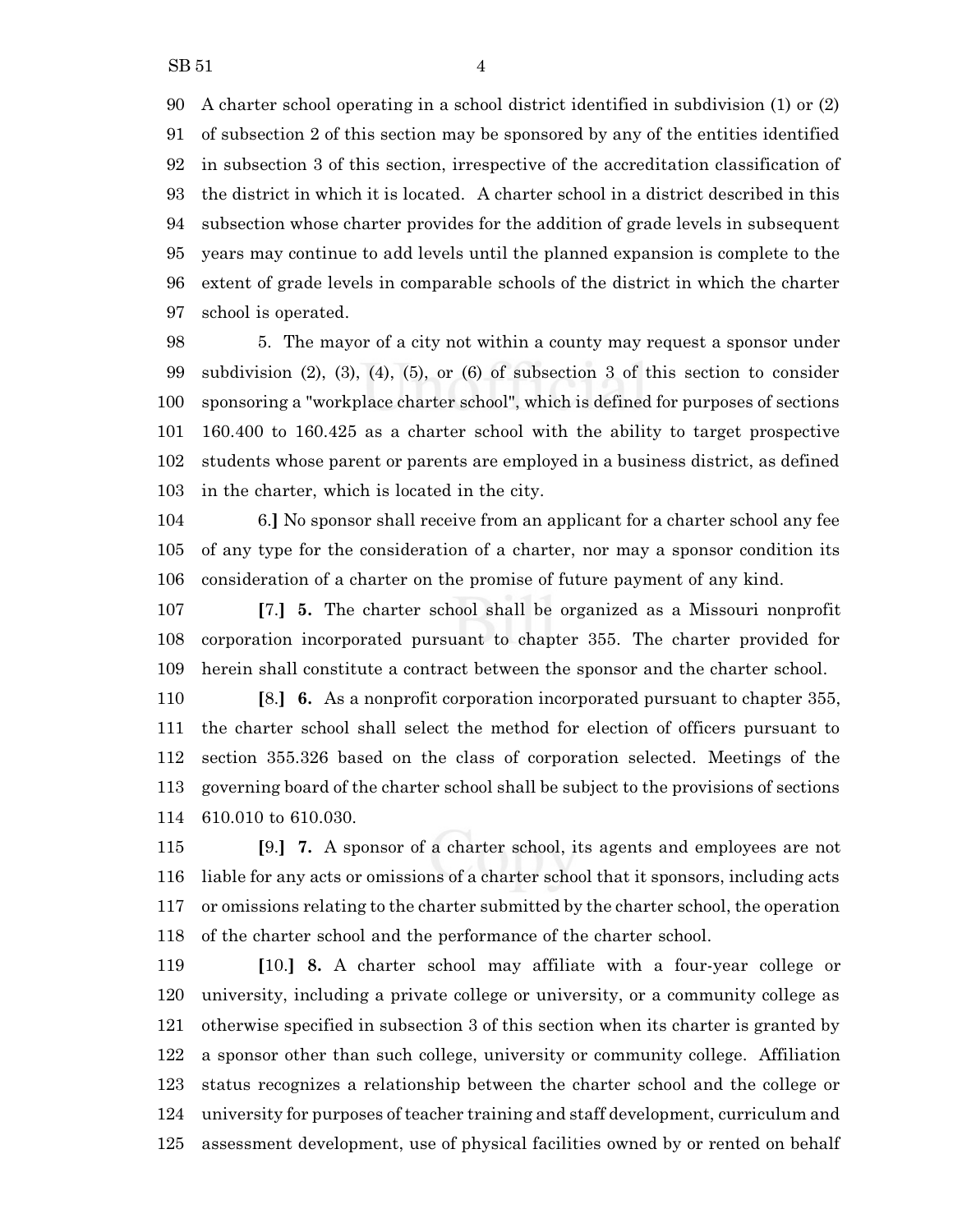of the college or university, and other similar purposes. A university, college or community college may not charge or accept a fee for affiliation status.

 **[**11.**] 9.** The expenses associated with sponsorship of charter schools shall be defrayed by the department of elementary and secondary education retaining one and five-tenths percent of the amount of state and local funding allocated to the charter school under section 160.415, not to exceed one hundred twenty-five thousand dollars, adjusted for inflation. The department of elementary and secondary education shall remit the retained funds for each charter school to the school's sponsor, provided the sponsor remains in good standing by fulfilling its sponsorship obligations under sections 160.400 to 160.425 and 167.349 with regard to each charter school it sponsors, including appropriate demonstration of the following:

 (1) Expends no less than ninety percent of its charter school sponsorship funds in support of its charter school sponsorship program, or as a direct investment in the sponsored schools;

 (2) Maintains a comprehensive application process that follows fair procedures and rigorous criteria and grants charters only to those developers who demonstrate strong capacity for establishing and operating a quality charter school;

 (3) Negotiates contracts with charter schools that clearly articulate the rights and responsibilities of each party regarding school autonomy, expected outcomes, measures for evaluating success or failure, performance consequences based on the annual performance report, and other material terms;

 (4) Conducts contract oversight that evaluates performance, monitors compliance, informs intervention and renewal decisions, and ensures autonomy provided under applicable law; and

 (5) Designs and implements a transparent and rigorous process that uses comprehensive data to make merit-based renewal decisions.

 **[**12.**] 10.** Sponsors receiving funds under subsection **[**11**] 9** of this section shall be required to submit annual reports to the joint committee on education demonstrating they are in compliance with subsection **[**17**] 15** of this section.

 **[**13.**] 11.** No university, college or community college shall grant a charter to a nonprofit corporation if an employee of the university, college or community college is a member of the corporation's board of directors.

 **[**14.**] 12.** No sponsor shall grant a charter under sections 160.400 to 160.425 and 167.349 without ensuring that a criminal background check and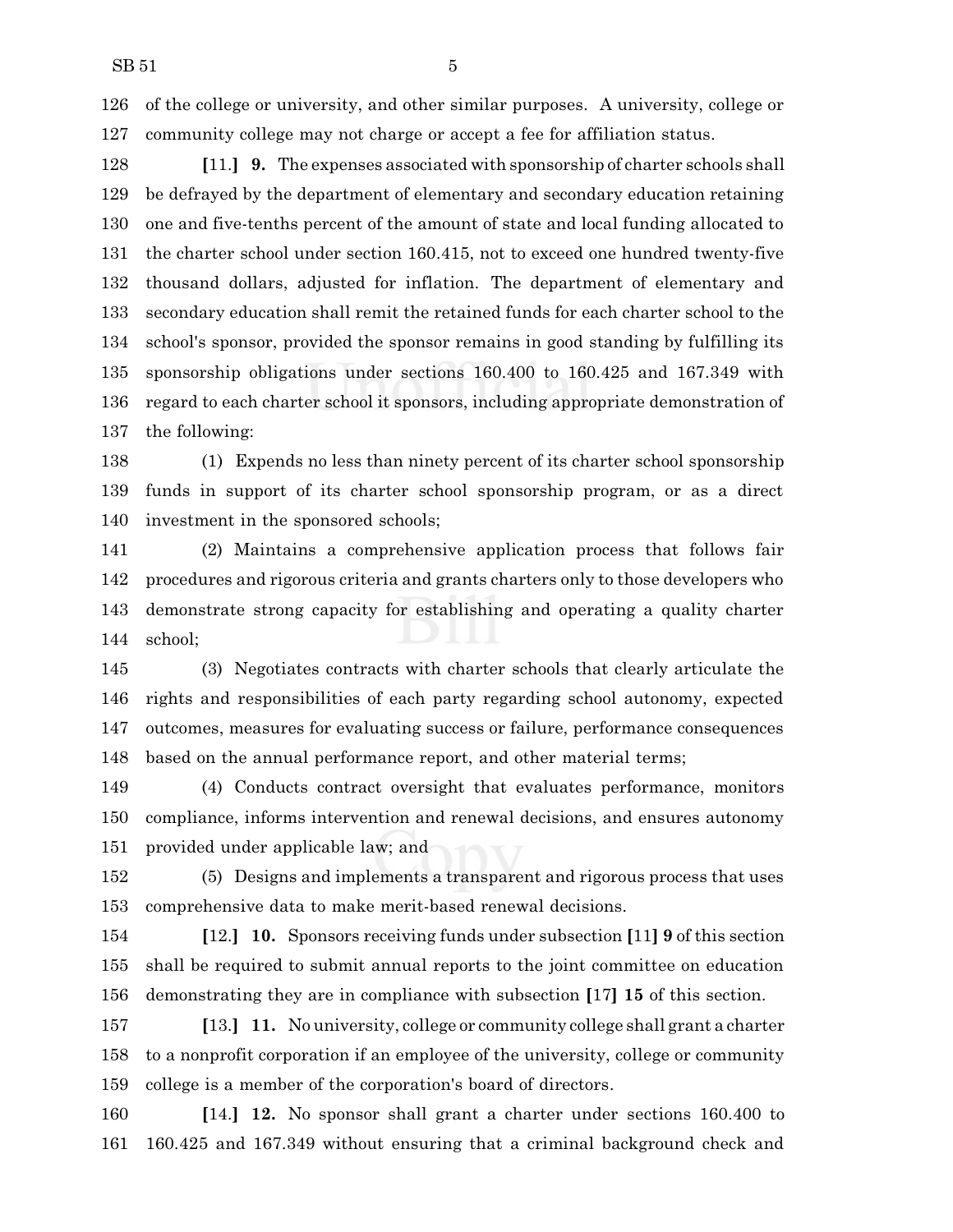family care safety registry check are conducted for all members of the governing board of the charter schools or the incorporators of the charter school if initial directors are not named in the articles of incorporation, nor shall a sponsor renew a charter without ensuring a criminal background check and family care safety registry check are conducted for each member of the governing board of the charter school.

 **[**15.**] 13.** No member of the governing board of a charter school shall hold any office or employment from the board or the charter school while serving as a member, nor shall the member have any substantial interest, as defined in section 105.450, in any entity employed by or contracting with the board. No board member shall be an employee of a company that provides substantial services to the charter school. All members of the governing board of the charter school shall be considered decision-making public servants as defined in section 105.450 for the purposes of the financial disclosure requirements contained in sections 105.483, 105.485, 105.487, and 105.489.

**[**16.**] 14.** A sponsor shall develop the policies and procedures for:

 (1) The review of a charter school proposal including an application that provides sufficient information for rigorous evaluation ofthe proposed charter and provides clear documentation that the education program and academic program are aligned with the state standards and grade-level expectations, and provides clear documentation of effective governance and management structures, and a sustainable operational plan;

(2) The granting of a charter;

 (3) The performance contract that the sponsor will use to evaluate the performance of charter schools. Charter schools shall meet current state academic performance standards as well as other standards agreed upon by the sponsor and the charter school in the performance contract;

 (4) The sponsor's intervention, renewal, and revocation policies, including the conditions under which the charter sponsor may intervene in the operation of the charter school, along with actions and consequences that may ensue, and the conditions for renewal of the charter at the end of the term, consistent with subsections 8 and 9 of section 160.405;

 (5) Additional criteria that the sponsor will use for ongoing oversight of the charter; and

 (6) Procedures to be implemented if a charter school should close, consistent with the provisions of subdivision (15) of subsection 1 of section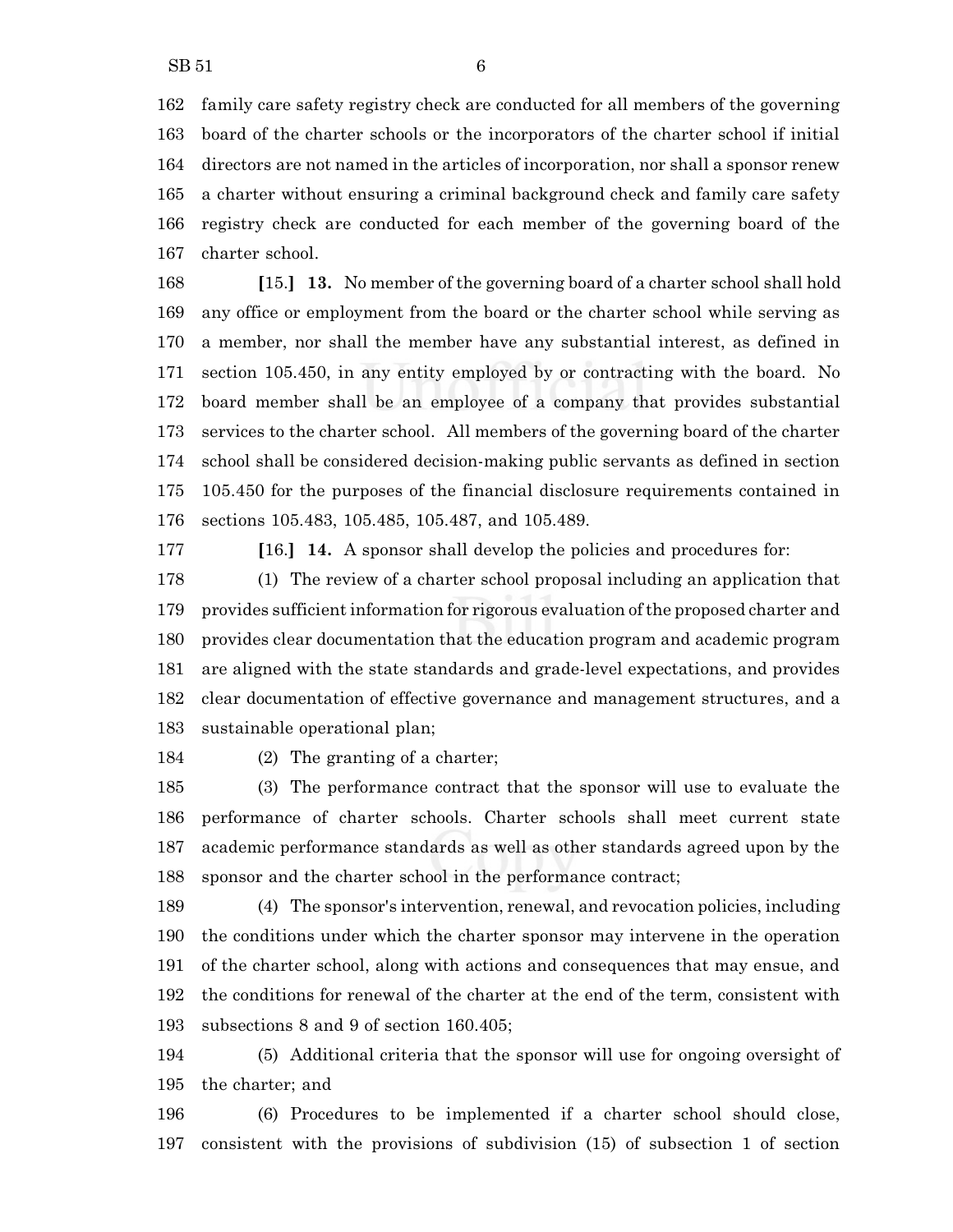160.405.

 The department shall provide guidance to sponsors in developing such policies and procedures.

 **[**17.**] 15.** (1) A sponsor shall provide timely submission to the state board of education of all data necessary to demonstrate that the sponsor is in material compliance with all requirements of sections 160.400 to 160.425 and section 167.349. The state board of education shall ensure each sponsor is in compliance with all requirements under sections 160.400 to 160.425 and 167.349 for each charter school sponsored by any sponsor. The state board shall notify each sponsor of the standards for sponsorship of charter schools, delineating both what is mandated by statute and what best practices dictate. The state board shall evaluate sponsors to determine compliance with these standards every three years. The evaluation shall include a sponsor's policies and procedures in the areas of charter application approval; required charter agreement terms and content; sponsor performance evaluation and compliance monitoring; and charter renewal, intervention, and revocation decisions. Nothing shall preclude the department from undertaking an evaluation at any time for cause.

 (2) If the department determines that a sponsor is in material noncompliance with its sponsorship duties, the sponsor shall be notified and given reasonable time for remediation. If remediation does not address the compliance issues identified by the department, the commissioner of education shall conduct a public hearing and thereafter provide notice to the charter sponsor of corrective action that will be recommended to the state board of education. Corrective action by the department may include withholding the sponsor's funding and suspending the sponsor's authority to sponsor a school that it currently sponsors or to sponsor any additional school until the sponsor is reauthorized by the state board of education under section 160.403.

 (3) The charter sponsor may, within thirty days of receipt of the notice of the commissioner's recommendation, provide a written statement and other documentation to show cause as to why that action should not be taken. Final determination of corrective action shall be determined by the state board of education based upon a review of the documentation submitted to the department and the charter sponsor.

 (4) If the state board removes the authority to sponsor a currently operating charter school under any provision of law, the Missouri charter public school commission shall become the sponsor of the school.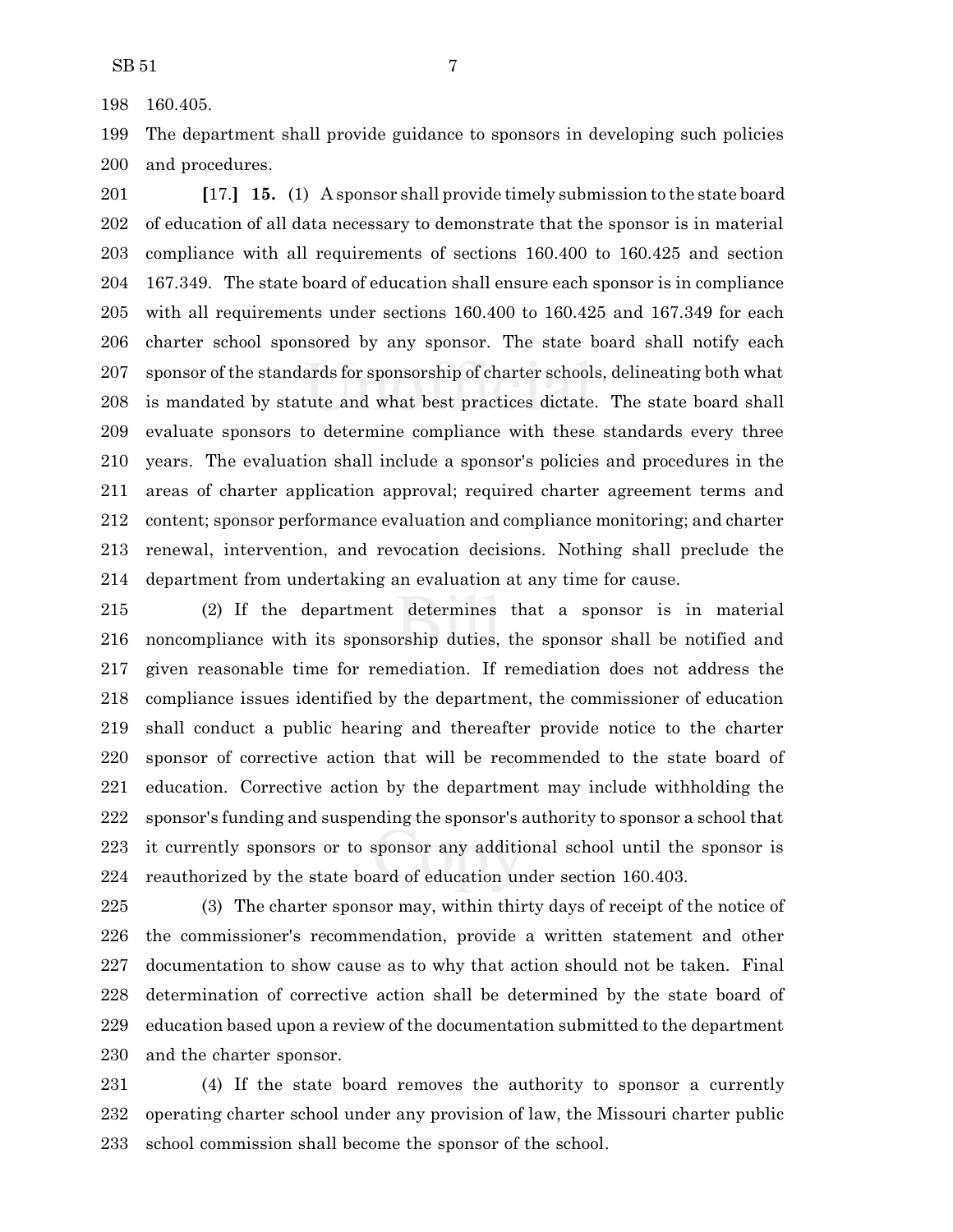**[**18.**] 16.** If a sponsor notifies a charter school of closure under subsection 8 of section 160.405, the department of elementary and secondary education shall exercise its financial withholding authority under subsection 12 of section 160.415 to assure all obligations of the charter school shall be met. The state, charter sponsor, or resident district shall not be liable for any outstanding liability or obligations of the charter school.

 **17. If a charter school fails to receive a renewal of its charter after a three-year term as described in paragraph (e) of subdivision (3) of subsection 9 of section 160.405, the sponsor of the charter school at the time of the failure of renewal shall not sponsor any new charter schools until the state board of education has completed an evaluation and received a determination of compliance with all requirements under section 160.400 to 160.425 and section 167.349 for all charter schools sponsored by the sponsor and meets the state standards of sponsorship.**

**160.404. 1. For purposes of sections 160.400 to 160.425, the term "underperformance", "underperforms", or "underperformed" means the receipt of scores demonstrating that the percentage of students who perform proficient and advanced on the annual statewide system of assessments under section 160.518 in English language arts and mathematics in a charter school is lower than the average percentage of grade-level-equivalent students attending nonselective attendance centers in the school district which the charter school is located who perform proficient and advanced in English language arts and mathematics.**

 **2. Notwithstanding subsection 1 of this section, the term "underperformance", "underperforms", or "underperformed" shall not apply to any charter school in which:**

 **(1) Fifty percent or more of the school's students were previously considered dropouts under subdivision (5) of subsection 2 of section 160.405; or**

 **(2) The average rate of growth in English language arts and mathematics on the annual statewide system of assessments under section 160.518 based on the state's growth model for the charter school's students is higher than the average growth in English language arts and mathematics based on the state's growth model for grade-level-equivalent students attending nonselective attendance centers in the**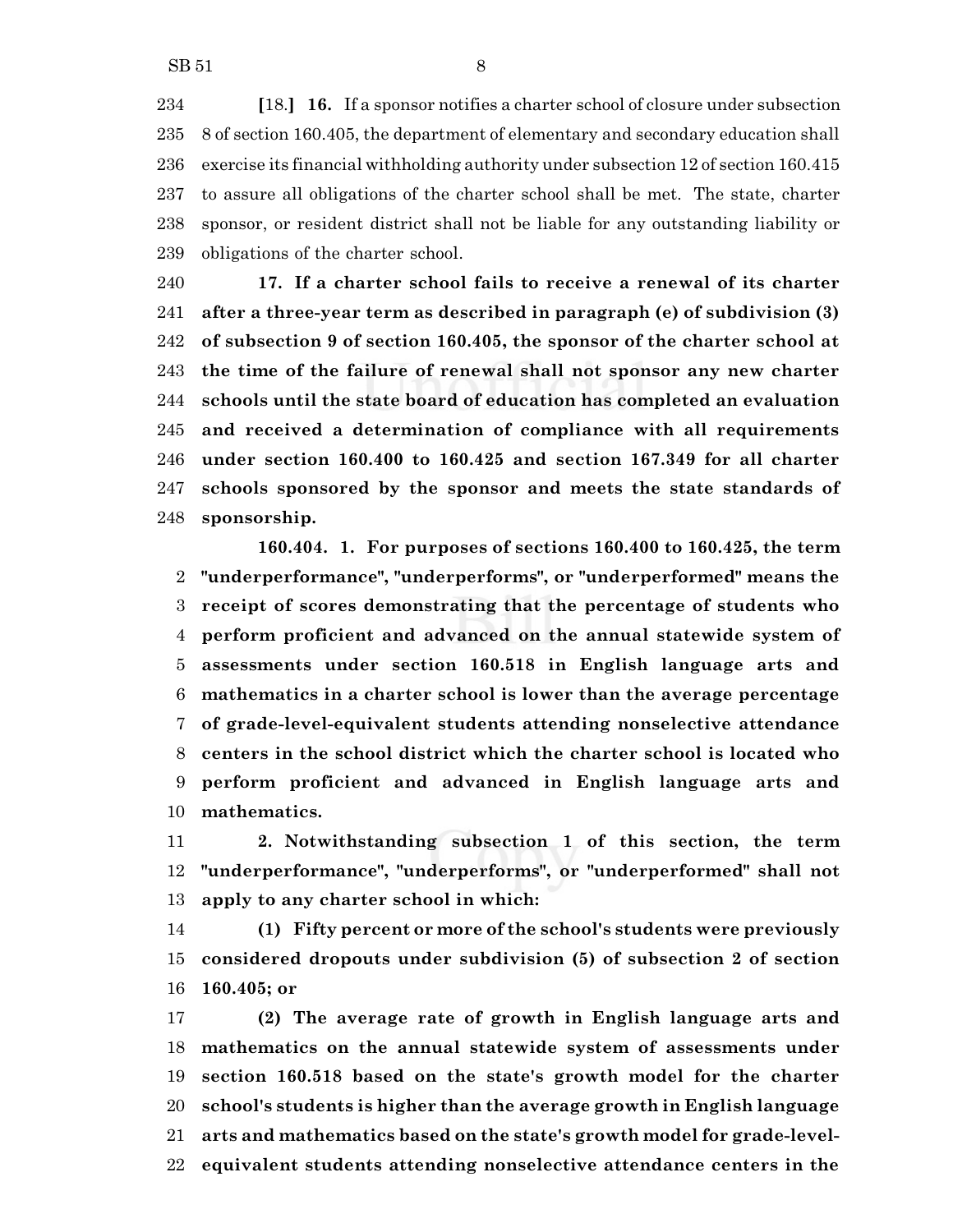#### **school district in which the charter school is located.**

160.405. 1. A person, group or organization seeking to establish a charter school shall submit the proposed charter, as provided in this section, to a sponsor. If the sponsor is not a school board, the applicant shall give a copy of its application to the school board of the district in which the charter school is to be located and to the state board of education, within five business days of the date the application is filed with the proposed sponsor. The school board may file objections with the proposed sponsor, and, if a charter is granted, the school board may file objections with the state board of education. The charter shall include a legally binding performance contract that describes the obligations and responsibilities of the school and the sponsor as outlined in sections 160.400 to 160.425 and section 167.349 and shall address the following:

(1) A mission and vision statement for the charter school;

 (2) A description of the charter school's organizational structure and bylaws of the governing body, which will be responsible for the policy, financial management, and operational decisions ofthe charter school, including the nature and extent of parental, professional educator, and community involvement in the governance and operation of the charter school;

 (3) A financial plan for the first three years of operation of the charter school including provisions for annual audits;

 (4) A description of the charter school's policy for securing personnel services, its personnel policies, personnel qualifications, and professional development plan;

(5) A description of the grades or ages of students being served;

 (6) The school's calendar of operation, which shall include at least the equivalent of a full school term as defined in section 160.011;

 (7) A description of the charter school's pupil performance standards and academic program performance standards, which shall meet the requirements of subdivision (6) of subsection 4 of this section. The charter school program shall be designed to enable each pupil to achieve such standards and shall contain a complete set of indicators, measures, metrics, and targets for academic program performance, including specific goals on graduation rates and standardized test performance and academic growth;

 (8) A description of the charter school's educational program and curriculum;

(9) The term of the charter, which shall be five years and may be renewed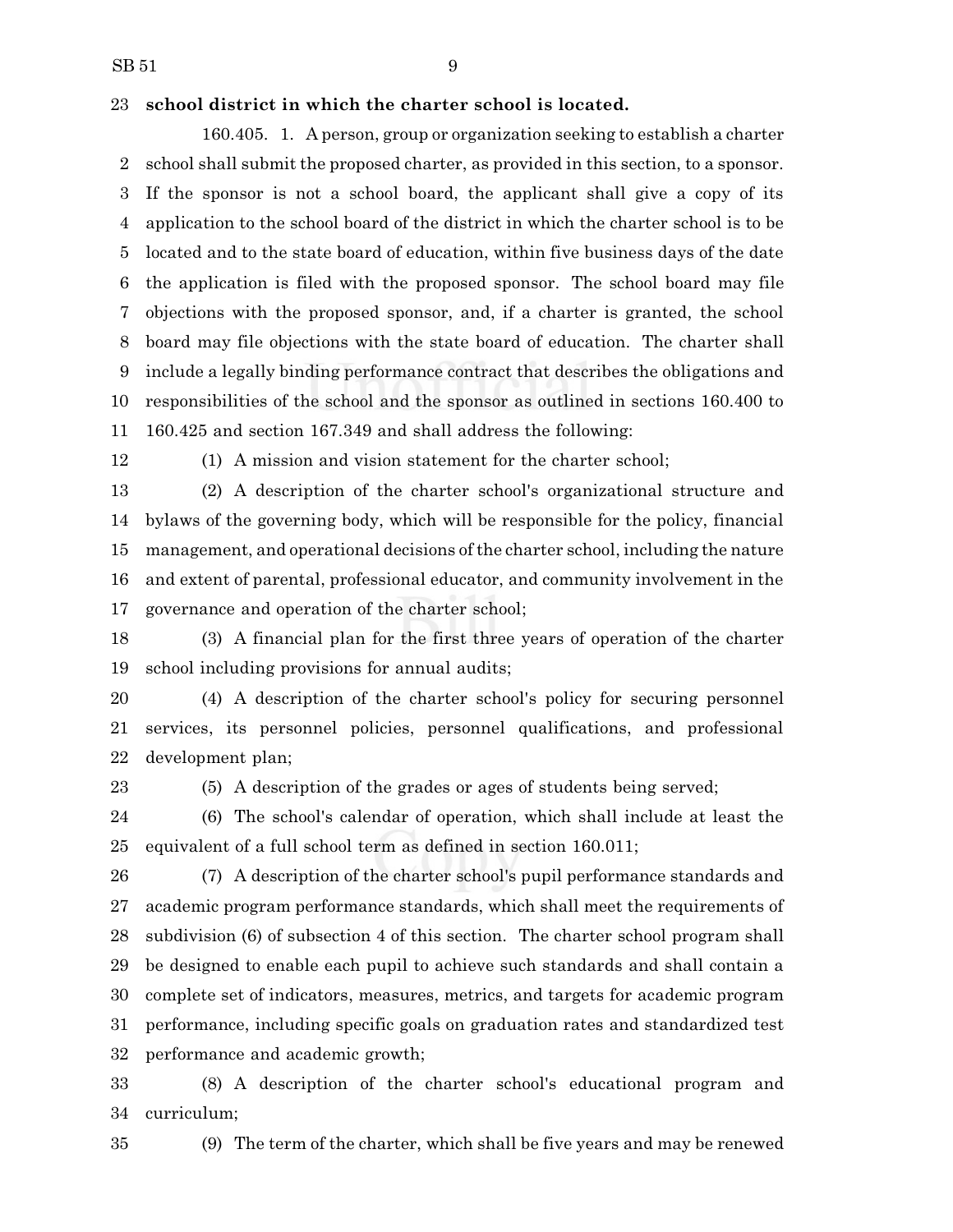**for a five-year term; except that, if renewal occurs as described under paragraph (e) of subdivision (3) of subsection 9 of this section, such renewal shall be for only a three-year term**;

 (10) Procedures, consistent with the Missouri financial accounting manual, for monitoring the financial accountability of the charter, which shall meet the requirements of subdivision (4) of subsection 4 of this section;

 (11) Preopening requirements for applications that require that charter schools meet all health, safety, and other legal requirements prior to opening;

 (12) A description of the charter school's policies on student discipline and student admission, which shall include a statement, where applicable, of the validity of attendance of students who do not reside in the district but who may be eligible to attend under the terms of judicial settlements and procedures that ensure admission of students with disabilities in a nondiscriminatory manner;

 (13) A description of the charter school's grievance procedure for parents or guardians;

 (14) A description of the agreement and time frame for implementation between the charter school and the sponsor as to when a sponsor shall intervene in a charter school, when a sponsor shall revoke a charter for failure to comply with subsection 8 of this section, and when a sponsor will not renew a charter under subsection 9 of this section;

 (15) Procedures to be implemented if the charter school should close, as provided in subdivision (6) of subsection 16 of section 160.400 including:

 (a) Orderly transition of student records to new schools and archival of student records;

 (b) Archival of business operation and transfer or repository of personnel records;

(c) Submission of final financial reports;

(d) Resolution of any remaining financial obligations;

(e) Disposition of the charter school's assets upon closure; and

 (f) A notification plan to inform parents or guardians of students, the local school district, the retirement system in which the charter school's employees participate, and the state board of education within thirty days of the decision to close;

 (16) A description of the special education and related services that shall be available to meet the needs of students with disabilities; **[**and**]**

(17) For all new or revised charters, procedures to be used upon closure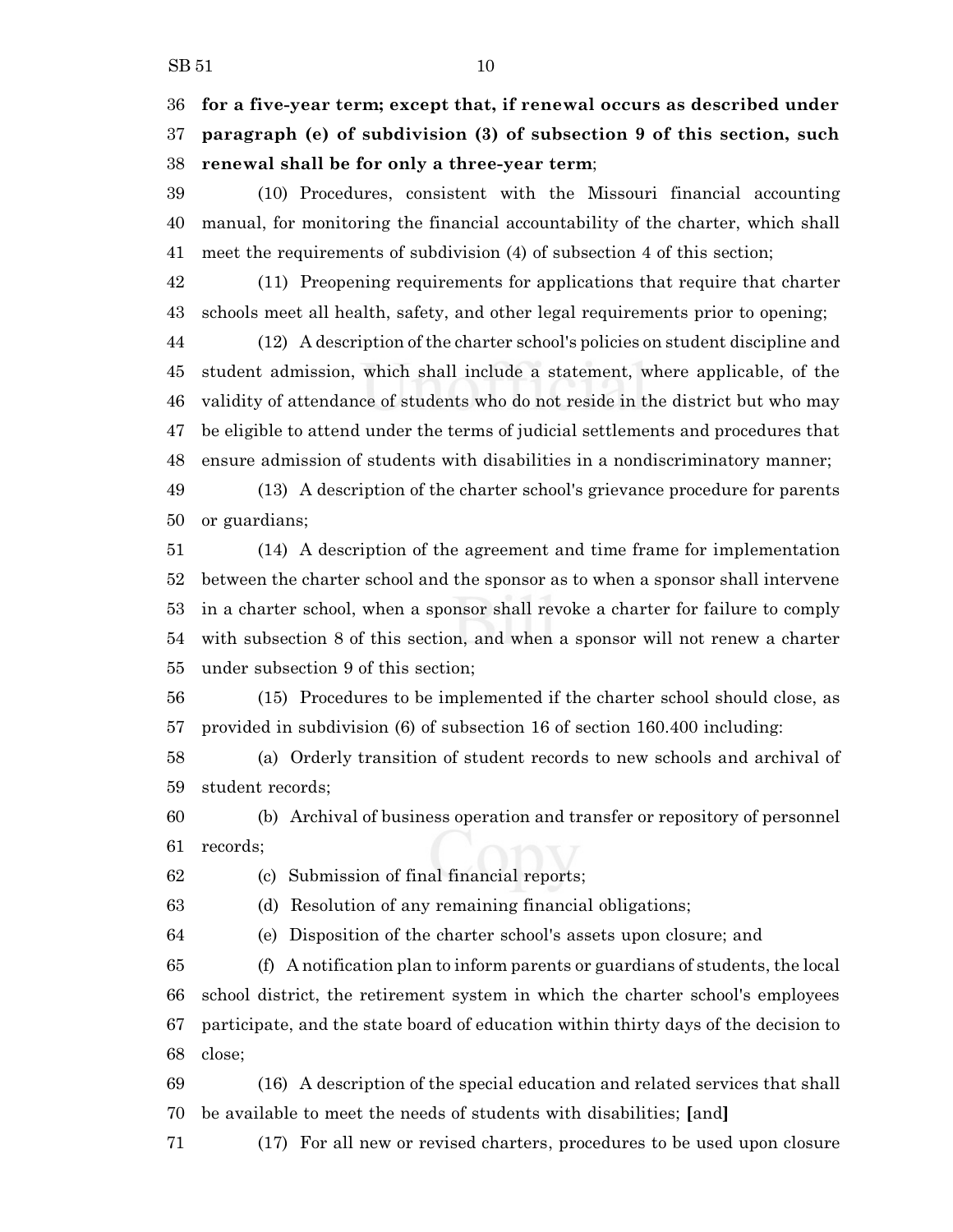of the charter school requiring that unobligated assets of the charter school be returned to the department of elementary and secondary education for their disposition, which upon receipt of such assets shall return them to the local school district in which the school was located, the state, or any other entity to which they would belong**; and**

## **(18) For all charter schools in school districts accredited without provision, evidence of community support for the charter school**.

 Charter schools operating on August 27, 2012, shall have until August 28, 2015, to meet the requirements of this subsection.

2. Proposed charters shall be subject to the following requirements:

 (1) A charter shall be submitted to the sponsor, and follow the sponsor's policies and procedures for review and granting of a charter approval, and be approved by the state board of education by January thirty-first prior to the school year of the proposed opening date of the charter school;

 (2) A charter may be approved when the sponsor determines that the requirements of this section are met, determines that the applicant is sufficiently qualified to operate a charter school, and that the proposed charter is consistent with the sponsor's charter sponsorship goals and capacity. The sponsor's decision of approval or denial shall be made within ninety days of the filing of the proposed charter;

 (3) If the charter is denied, the proposed sponsor shall notify the applicant in writing as to the reasons for its denial and forward a copy to the state board of education within five business days following the denial;

 (4) If a proposed charter is denied by a sponsor, the proposed charter may be submitted to the state board of education, along with the sponsor's written reasons for its denial. If the state board determines that the applicant meets the requirements of this section, that the applicant is sufficiently qualified to operate the charter school, and that granting a charter to the applicant would be likely to provide educational benefit to the children of the district, the state board may grant a charter and act as sponsor of the charter school. The state board shall review the proposed charter and make a determination of whether to deny or grant the proposed charter within sixty days of receipt of the proposed charter, provided that any charter to be considered by the state board of education under this subdivision shall be submitted no later than March first prior to the school year in which the charter school intends to begin operations. The state board of education shall notify the applicant in writing as the reasons for its denial, if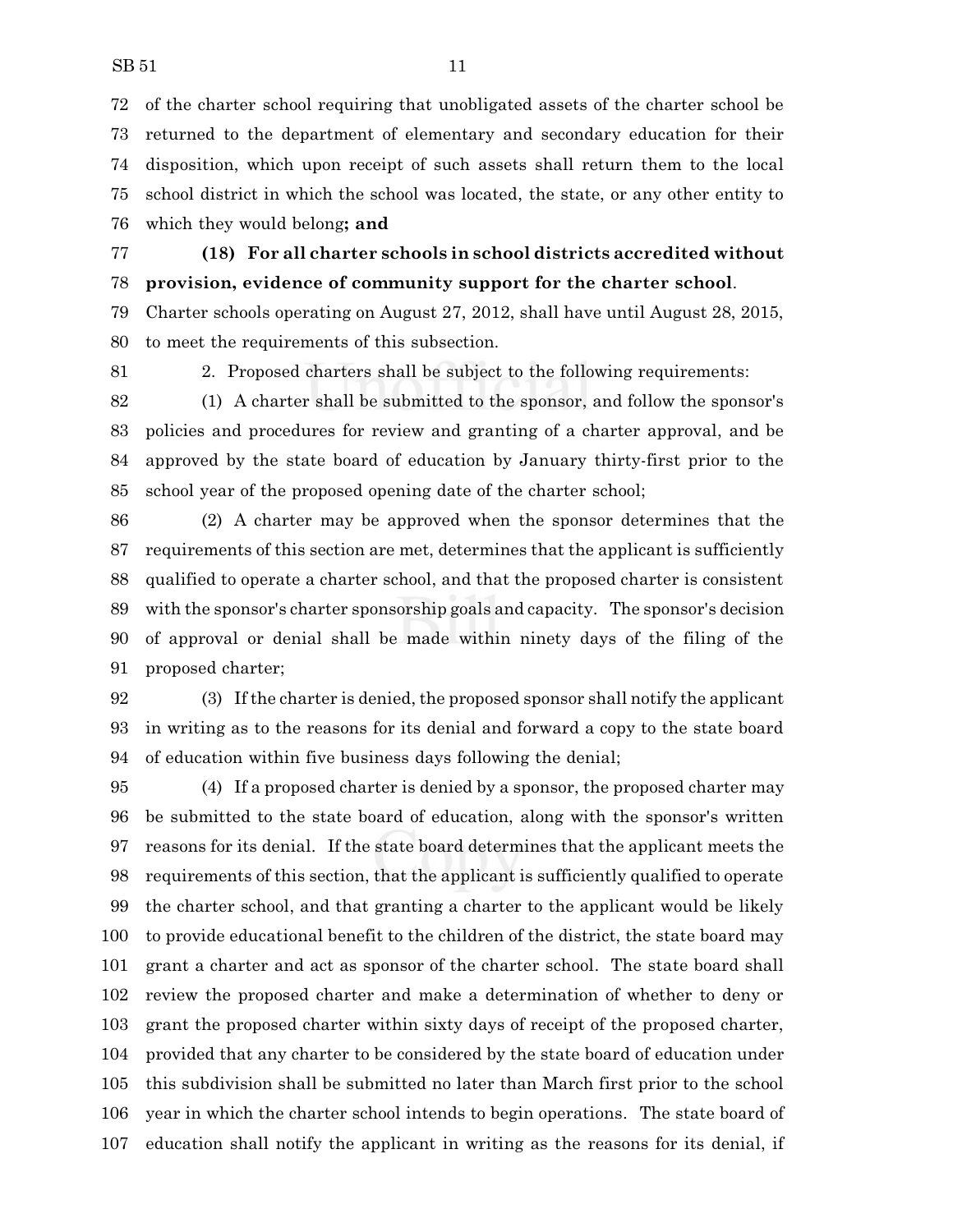applicable; and

 (5) The sponsor of a charter school shall give priority to charter school applicants that propose a school oriented to high-risk students and to the reentry of dropouts into the school system. If a sponsor grants three or more charters, at least one-third of the charters granted by the sponsor shall be to schools that actively recruit dropouts or high-risk students as their student body and address the needs of dropouts or high-risk students through their proposed mission, curriculum, teaching methods, and services. For purposes of this subsection, a "high-risk" student is one who is at least one year behind in satisfactory completion of course work or obtaining high school credits for graduation, has dropped out of school, is at risk of dropping out of school, needs drug and alcohol treatment, has severe behavioral problems, has been suspended from school three or more times, has a history of severe truancy, is a pregnant or parenting teen, has been referred for enrollment by the judicial system, is exiting incarceration, is a refugee, is homeless or has been homeless sometime within the preceding six months, has been referred by an area school district for enrollment in an alternative program, or qualifies as high risk under department of elementary and secondary education guidelines. Dropout shall be defined through the guidelines of the school core data report. The provisions of this subsection do not apply to charters sponsored by the state board of education.

 3. If a charter is approved by a sponsor, the charter application shall be submitted to the state board of education, along with a statement of finding by the sponsor that the application meets the requirements of sections 160.400 to 160.425 and section 167.349 and a monitoring plan under which the charter sponsor shall evaluate the academic performance, including annual performance reports, of students enrolled in the charter school. The state board of education shall approve or deny a charter application within sixty days of receipt of the application. The state board of education may deny a charter on grounds that the application fails to meet the requirements of sections 160.400 to 160.425 and section 167.349 or that a charter sponsor previously failed to meet the statutory responsibilities of a charter sponsor. Any denial of a charter application made by the state board of education shall be in writing and shall identify the specific failures of the application to meet the requirements of sections 160.400 to 160.425 and section 167.349, and the written denial shall be provided within ten business days to the sponsor.

4. A charter school shall, as provided in its charter: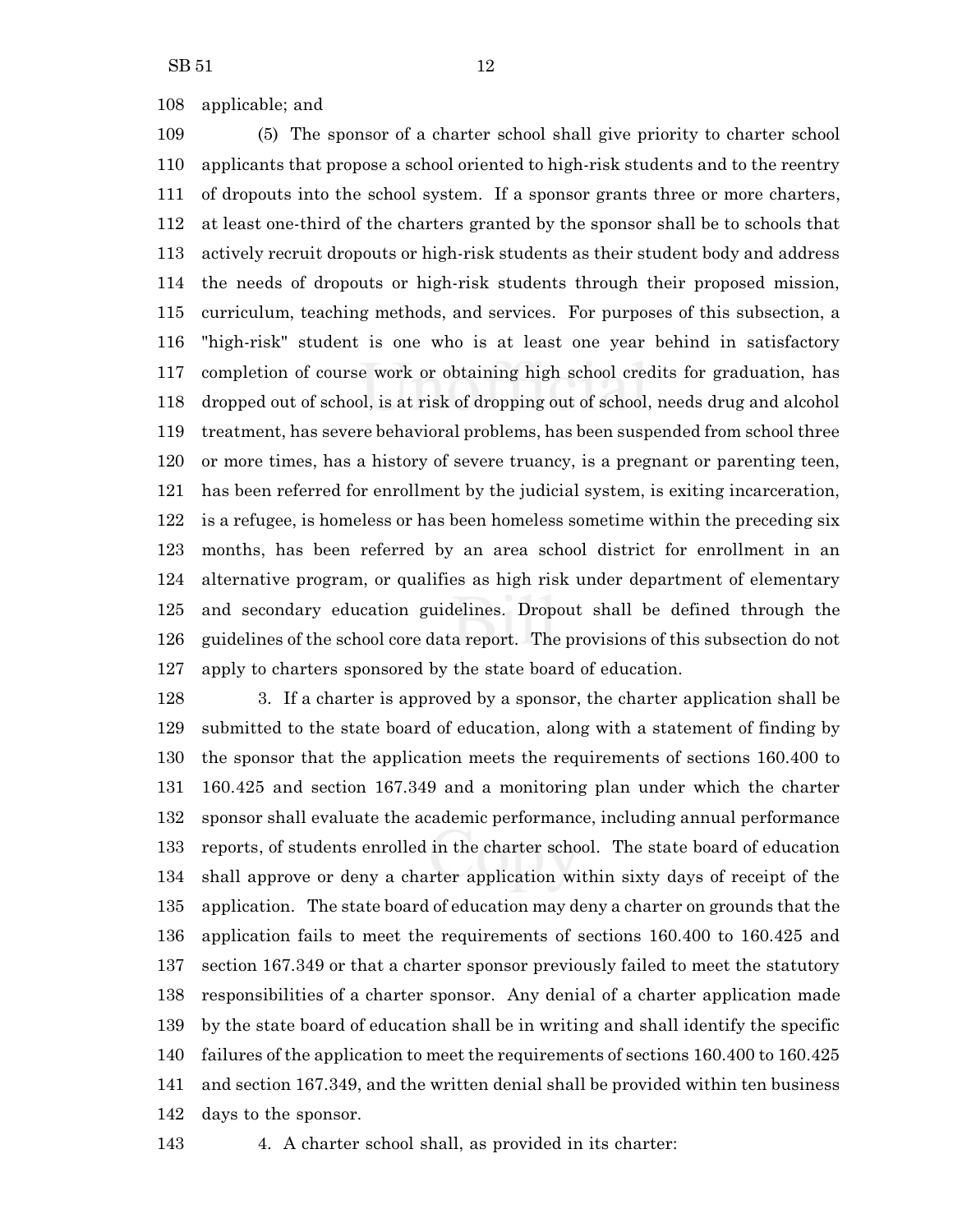(1) Be nonsectarian in its programs, admission policies, employment practices, and all other operations;

 (2) Comply with laws and regulations of the state, county, or city relating to health, safety, and state minimum educational standards, as specified by the state board of education, including the requirements relating to student discipline under sections 160.261, 167.161, 167.164, and 167.171, notification of criminal conduct to law enforcement authorities under sections 167.115 to 167.117, academic assessment under section 160.518, transmittal of school records under section 167.020, the minimum amount of school time required under section 171.031, and the employee criminal history background check and the family care safety registry check under section 168.133;

 (3) Except as provided in sections 160.400 to 160.425 and as specifically provided in other sections, be exempt from all laws and rules relating to schools, governing boards and school districts;

 (4) Be financially accountable, use practices consistent with the Missouri financial accounting manual, provide for an annual audit by a certified public accountant, publish audit reports and annual financial reports as provided in chapter 165, provided that the annual financial report may be published on the department of elementary and secondary education's internet website in addition to other publishing requirements, and provide liability insurance to indemnify the school, its board, staff and teachers against tort claims. A charter school that receives local educational agency status under subsection 6 of this section shall meet the requirements imposed by the Elementary and Secondary Education Act for audits of such agencies and comply with all federal audit requirements for charters with local educational agency status. **The charter school shall make the results of such audits available on its website.** For purposes of an audit by petition under section 29.230, a charter school shall be treated as a political subdivision on the same terms and conditions as the school district in which it is located. For the purposes of securing such insurance, a charter school shall be eligible for the Missouri public entity risk management fund pursuant to section 537.700. A charter school that incurs debt shall include a repayment plan in its financial plan;

 (5) Provide a comprehensive program of instruction for at least one grade or age group from early childhood through grade twelve, as specified in its charter;



(6) (a) Design a method to measure pupil progress toward the pupil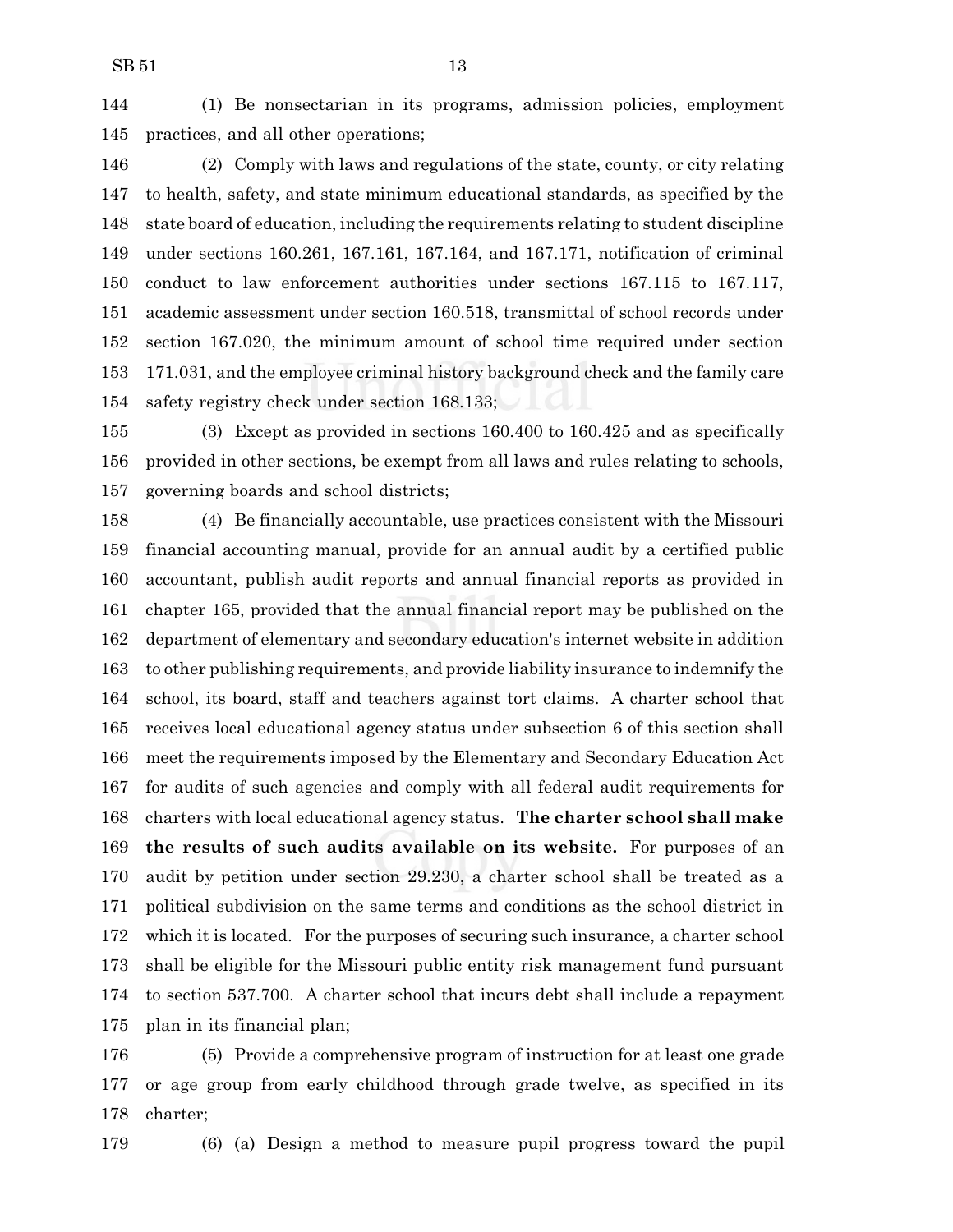$SB 51$  14

 academic standards adopted by the state board of education pursuant to section 160.514, establish baseline student performance in accordance with the performance contract during the first year of operation, collect student performance data as defined by the annual performance report throughout the duration of the charter to annually monitor student academic performance, and to the extent applicable based upon grade levels offered by the charter school, participate in the statewide system of assessments, comprised of the essential skills tests and the nationally standardized norm-referenced achievement tests, as designated by the state board pursuant to section 160.518, complete and distribute an annual report card as prescribed in section 160.522, which shall also include a statement that background checks have been completed on the charter school's board members, and report to its sponsor, the local school district, and the state board of education as to its teaching methods and any educational innovations and the results thereof. No charter school shall be considered in the Missouri school improvement program review of the district in which it is located for the resource or process standards of the program.

 (b) For proposed high-risk or alternative charter schools, sponsors shall approve performance measures based on mission, curriculum, teaching methods, and services. Sponsors shall also approve comprehensive academic and behavioral measures to determine whether students are meeting performance standards on a different time frame as specified in that school's charter. Student performance shall be assessed comprehensively to determine whether a high-risk or alternative charter school has documented adequate student progress. Student performance shall be based on sponsor-approved comprehensive measures as well as standardized public school measures. Annual presentation of charter school report card data to the department of elementary and secondary education, the state board, and the public shall include comprehensive measures of student progress.

 (c) Nothing in this subdivision shall be construed as permitting a charter school to be held to lower performance standards than other public schools within a district; however, the charter of a charter school may permit students to meet performance standards on a different time frame as specified in its charter. The performance standards for alternative and special purpose charter schools that target high-risk students as defined in subdivision (5) of subsection 2 of this section shall be based on measures defined in the school's performance contract with its sponsors;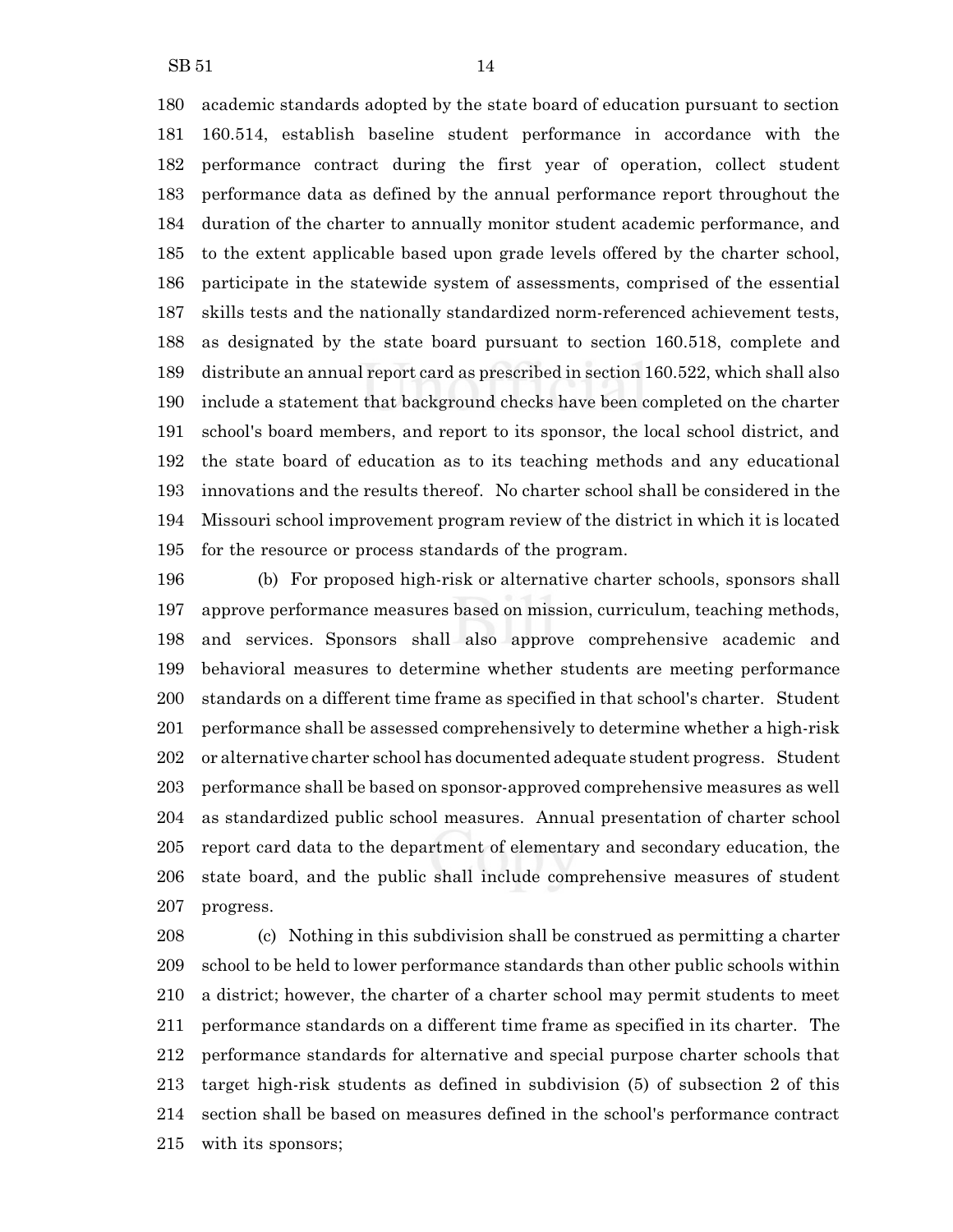(7) Comply with all applicable federal and state laws and regulations regarding students with disabilities, including sections 162.670 to 162.710, the Individuals with Disabilities Education Act (20 U.S.C. Section 1400) and Section 504 of the Rehabilitation Act of 1973 (29 U.S.C. Section 794) or successor legislation;

 (8) Provide along with any request for review by the state board of education the following:

 (a) Documentation that the applicant has provided a copy of the application to the school board of the district in which the charter school is to be located, except in those circumstances where the school district is the sponsor of the charter school; and

 (b) A statement outlining the reasons for approval or denial by the sponsor, specifically addressing the requirements of sections 160.400 to 160.425 and 167.349**; and**

 **(9) Seek to ensure that the percentage of its students who perform proficient and advanced on the annual statewide system of assessments under section 160.518 in English language arts and mathematics is equal to or higher than the average percentage of grade-level-equivalent students attending nonselective attendance centers in the school district in which it is located who perform proficient and advanced in English language arts and mathematics**.

 5. (1) Proposed or existing high-risk or alternative charter schools may include alternative arrangements for students to obtain credit for satisfying graduation requirements in the school's charter application and charter. Alternative arrangements may include, but not be limited to, credit for off-campus instruction, embedded credit, work experience through an internship arranged through the school, and independent studies. When the state board of education approves the charter, any such alternative arrangements shall be approved at such time.

 (2) The department of elementary and secondary education shall conduct a study of any charter school granted alternative arrangements for students to obtain credit under this subsection after three years of operation to assess student performance, graduation rates, educational outcomes, and entry into the workforce or higher education.

 6. The charter of a charter school may be amended at the request of the governing body of the charter school and on the approval of the sponsor. The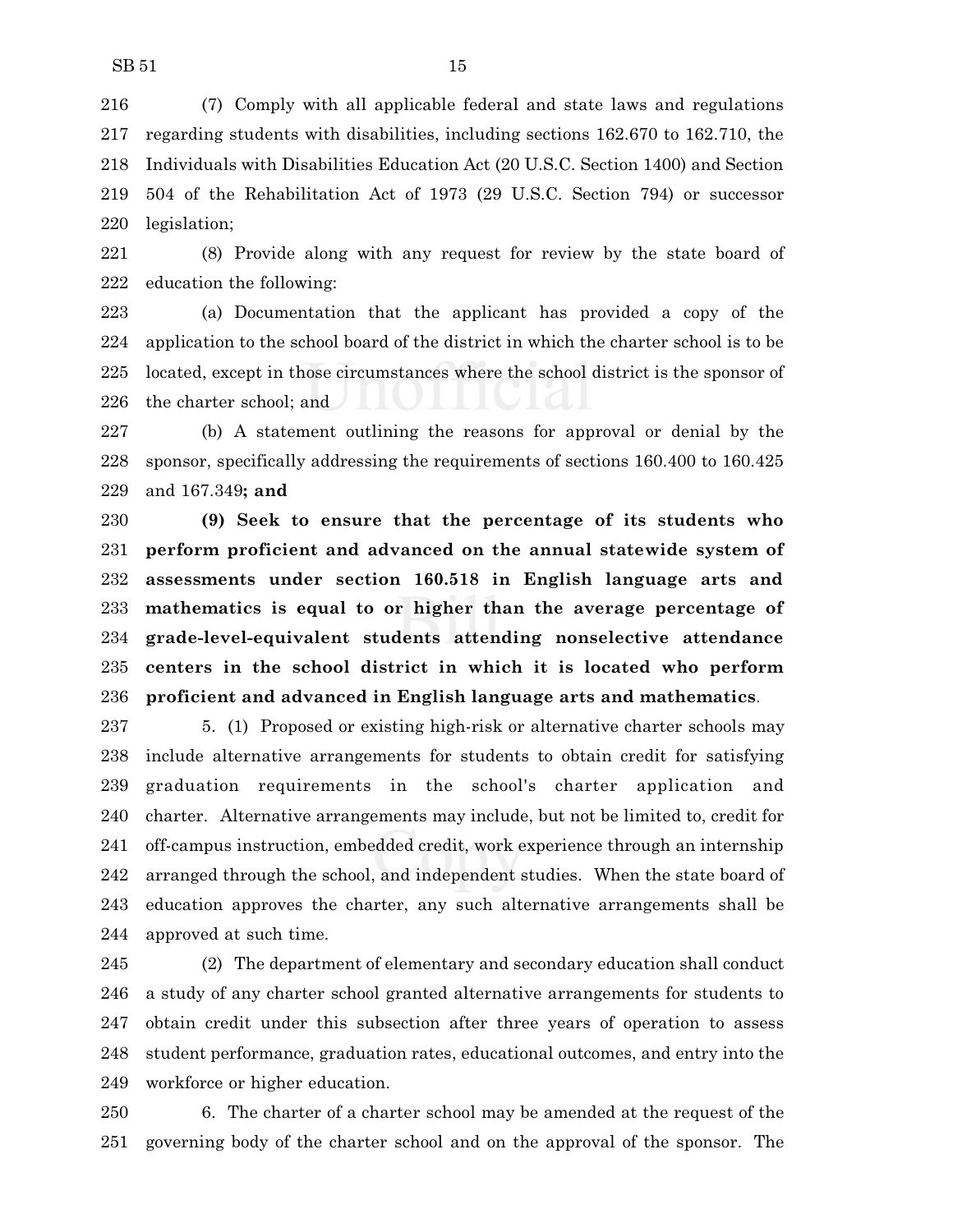sponsor and the governing board and staff of the charter school shall jointly review the school's performance, management and operations during the first year of operation and then every other year after the most recent review or at any point where the operation or management of the charter school is changed or transferred to another entity, either public or private. The governing board of a charter school may amend the charter, if the sponsor approves such amendment, or the sponsor and the governing board may reach an agreement in writing to reflect the charter school's decision to become a local educational agency. In such case the sponsor shall give the department of elementary and secondary education written notice no later than March first of any year, with the agreement to become effective July first. The department may waive the March first notice date in its discretion. The department shall identify and furnish a list of its regulations that pertain to local educational agencies to such schools within thirty days of receiving such notice.

 7. Sponsors shall annually review the charter school's compliance with statutory standards including:

 (1) Participation in the statewide system of assessments, as designated by the state board of education under section 160.518;

 (2) Assurances for the completion and distribution of an annual report card as prescribed in section 160.522;

 (3) The collection of baseline data during the first three years of operation to determine the longitudinal success of the charter school;

 (4) A method to measure pupil progress toward the pupil academic standards adopted by the state board of education under section 160.514; and

(5) Publication of each charter school's annual performance report.

 8. (1) (a) A sponsor's policies shall give schools clear, adequate, evidence-based, and timely notice of contract violations or performance deficiencies and mandate intervention based upon findings of the state board of education of the following:

 a. The charter school provides a high school program which fails to maintain a graduation rate of at least seventy percent in three of the last four school years unless the school has dropout recovery as its mission;

 b. The charter school's annual performance report results are below the district's annual performance report results based on the performance standards that are applicable to the grade level configuration of both the charter school and the district in which the charter school is located in three of the last four school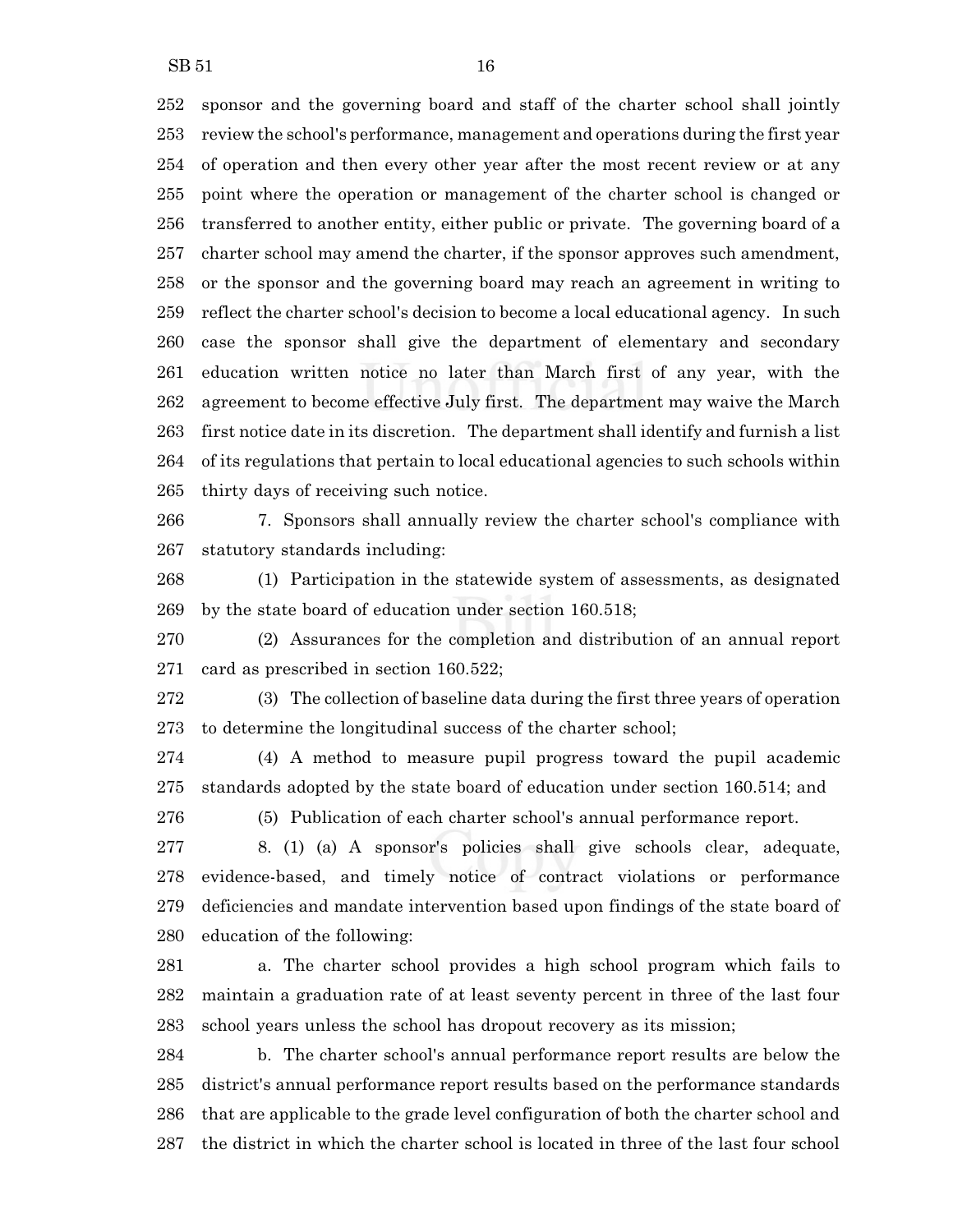years; and

 c. The charter school is identified as a persistently lowest achieving school by the department of elementary and secondary education.

 (b) A sponsor shall have a policy to revoke a charter during the charter term if there is:

 a. Clear evidence of **[**underperformance**] low performance** as demonstrated in the charter school's annual performance report in three of the last four school years; or

 b. A violation of the law or the public trust that imperils students or public funds.

 (c) A sponsor shall revoke a charter or take other appropriate remedial action, which may include placing the charter school on probationary status for no more than twenty-four months, provided that no more than one designation of probationary status shall be allowed for the duration of the charter contract, at any time if the charter school commits a serious breach of one or more provisions of its charter or on any of the following grounds:

**a.** Failure to meet the performance contract as set forth in its charter**[**,**];**

**b. Underperformance for at least two years;**

 **c.** Failure to meet generally accepted standards of fiscal management**[**,**]; d.** Failure to provide information necessary to confirm compliance with all provisions of the charter and sections 160.400 to 160.425 and 167.349 within forty-five days following receipt of written notice requesting such information**[**,**];** or

**e.** Violation of law.

 (2) The sponsor may place the charter school on probationary status to allow the implementation of a remedial plan, which may require a change of methodology, a change in leadership, or both, after which, if such plan is unsuccessful, the charter may be revoked.

 (3) At least sixty days before acting to revoke a charter, the sponsor shall notify the governing board of the charter school of the proposed action in writing. The notice shall state the grounds for the proposed action. The school's governing board may request in writing a hearing before the sponsor within two weeks of receiving the notice.

 (4) The sponsor of a charter school shall establish procedures to conduct administrative hearings upon determination by the sponsor that grounds exist to revoke a charter. Final decisions of a sponsor from hearings conducted pursuant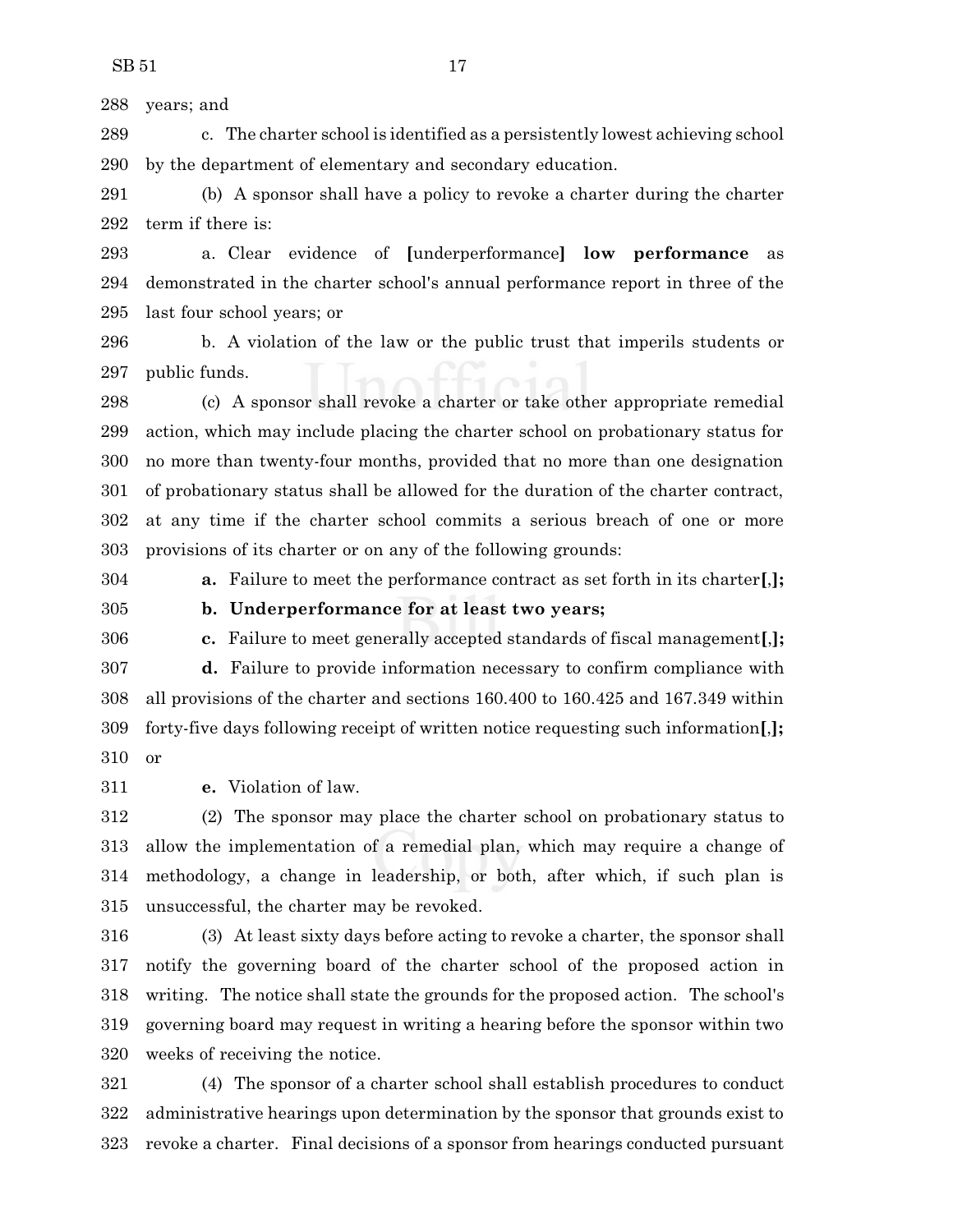to this subsection are subject to an appeal to the state board of education, which shall determine whether the charter shall be revoked.

 (5) A termination shall be effective only at the conclusion of the school year, unless the sponsor determines that continued operation of the school presents a clear and immediate threat to the health and safety of the children.

 (6) A charter sponsor shall make available the school accountability report card information as provided under section 160.522 and the results of the academic monitoring required under subsection 3 of this section.

 9. (1) A sponsor shall take all reasonable steps necessary to confirm that each charter school sponsored by such sponsor is in material compliance and remains in material compliance with all material provisions of the charter and sections 160.400 to 160.425 and 167.349. Every charter school shall provide all information necessary to confirm ongoing compliance with all provisions of its charter and sections 160.400 to 160.425 and 167.349 in a timely manner to its sponsor.

 (2) The sponsor's renewal process of the charter school shall be based on the thorough analysis of a comprehensive body of objective evidence and consider if:

 (a) The charter school has maintained results on its annual performance report that meet or exceed the district in which the charter school is located based on the performance standards that are applicable to the grade-level configuration of both the charter school and the district in which the charter school is located in three of the last four school years;

 (b) **The charter school has underperformed for two of the three consecutive years immediately before a decision whether to renew the school's charter is made;**

 **(c)** The charter school is organizationally and fiscally viable determining at a minimum that the school does not have:

a. A negative balance in its operating funds;

 b. A combined balance of less than three percent of the amount expended for such funds during the previous fiscal year; or

 c. Expenditures that exceed receipts for the most recently completed fiscal year;

 **[**(c)**] (d)** The charter is in compliance with its legally binding performance contract and sections 160.400 to 160.425 and section 167.349; and **[**(d)**] (e)** The charter school has an annual performance report consistent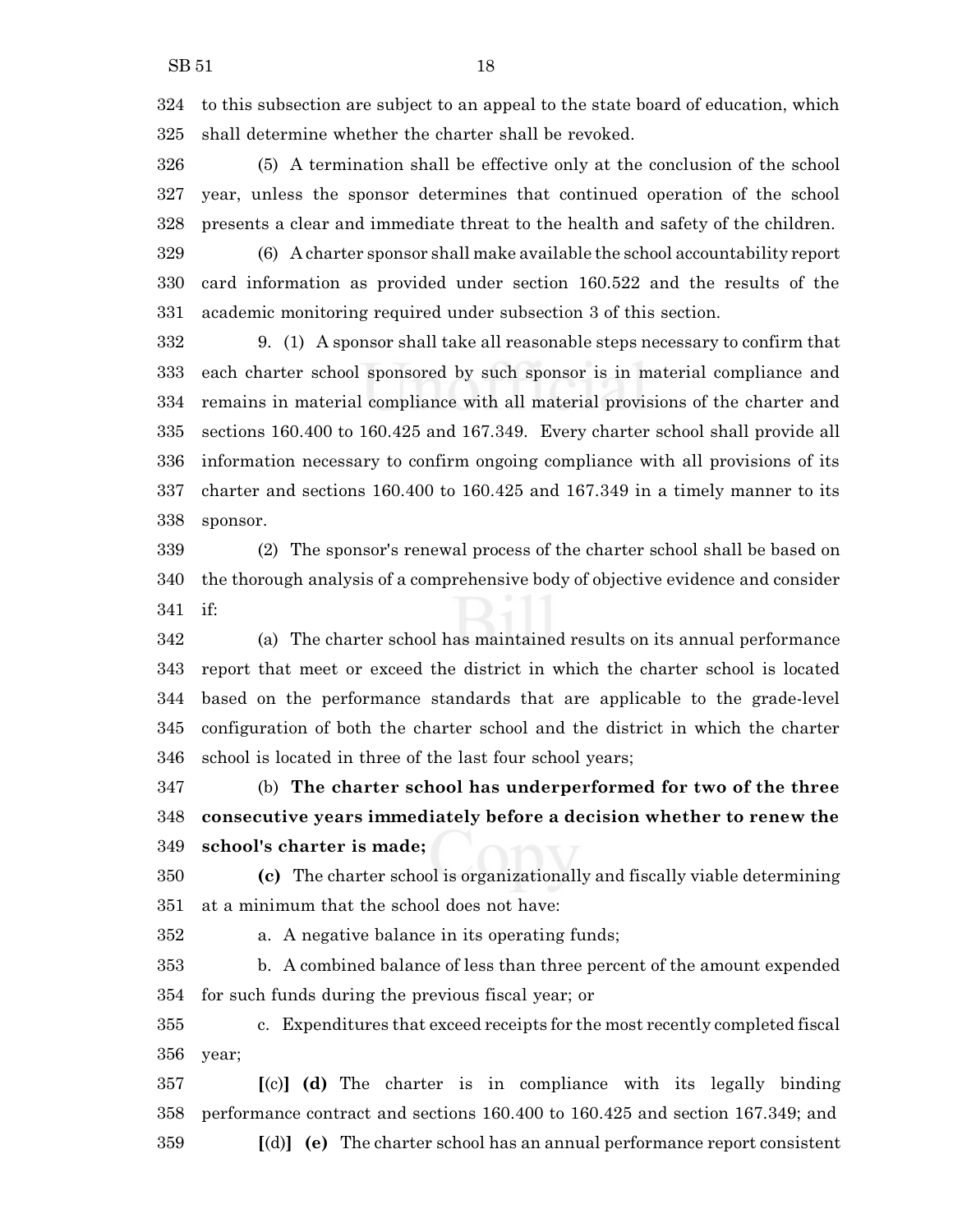with a classification of accredited for three of the last four years and is fiscally viable as described in paragraph (b) of this subdivision. If such is the case, the charter school may have an expedited renewal process as defined by rule of the department of elementary and secondary education.

 (3) (a) Beginning August first during the year in which a charter is considered for renewal, a charter school sponsor shall demonstrate to the state board of education that the charter school is in compliance with federal and state law as provided in sections 160.400 to 160.425 and section 167.349 and the school's performance contract including but not limited to those requirements specific to academic performance.

 (b) Along with data reflecting the academic performance standards indicated in paragraph (a) of this subdivision, the sponsor shall submit a revised charter application to the state board of education for review. **Such application shall include a financial audit performed by an independent third party in accordance with the procedures outlined in chapter 29, which shall be paid for by the charter school.**

 (c) Using the data requested and the revised charter application under paragraphs (a) and (b) of this subdivision, the state board of education shall determine if compliance with all standards enumerated in this subdivision has been achieved. The state board of education at its next regularly scheduled meeting shall vote on the revised charter application.

 (d) If a charter school sponsor demonstrates the objectives identified in this subdivision, the state board of education shall renew the school's charter.

 **(e) If a charter school underperforms for two of the three consecutive years immediately before a decision whether to renew the school's charter is made, any renewal granted shall be for only a three- year term. If the charter school again underperforms for two years of the three-year term, the school's charter shall not be renewed.**

 10. A school district may enter into a lease with a charter school for physical facilities.

 11. A governing board or a school district employee who has control over personnel actions shall not take unlawful reprisal against another employee at the school district because the employee is directly or indirectly involved in an application to establish a charter school. A governing board or a school district employee shall not take unlawful reprisal against an educational program of the school or the school district because an application to establish a charter school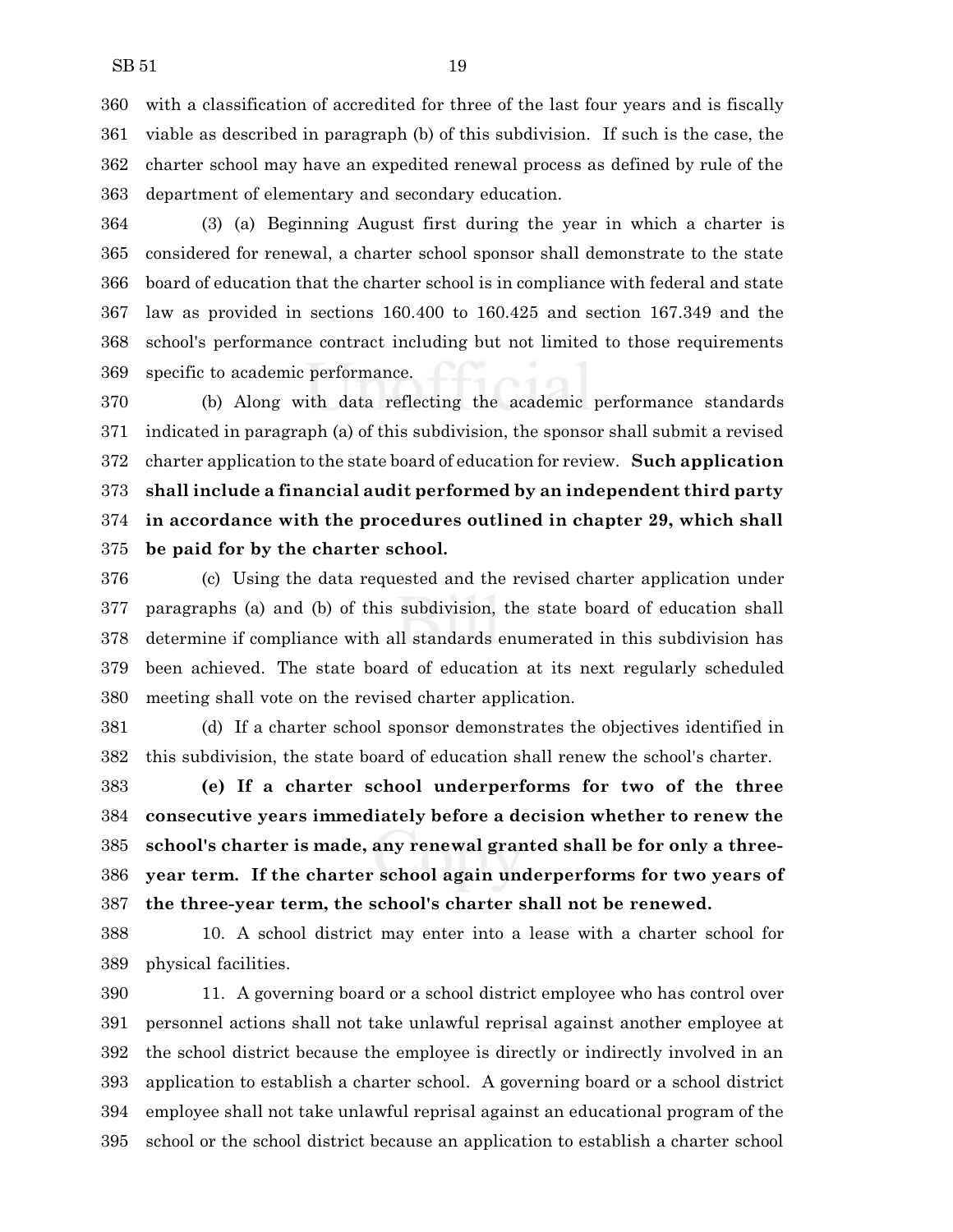proposes the conversion of all or a portion of the educational program to a charter school. As used in this subsection, "unlawful reprisal" means an action that is taken by a governing board or a school district employee as a direct result of a lawful application to establish a charter school and that is adverse to another employee or an educational program.

 12. Charter school board members shall be subject to the same liability for acts while in office as if they were regularly and duly elected members of school boards in any other public school district in this state. The governing board of a charter school may participate, to the same extent as a school board, in the Missouri public entity risk management fund in the manner provided under sections 537.700 to 537.756.

 13. Any entity, either public or private, operating, administering, or otherwise managing a charter school shall be considered a quasi-public governmental body and subject to the provisions of sections 610.010 to 610.035.

14. The chief financial officer of a charter school shall maintain:

 (1) A surety bond in an amount determined by the sponsor to be adequate based on the cash flow of the school; or

 (2) An insurance policy issued by an insurance company licensed to do business in Missouri on all employees in the amount of five hundred thousand dollars or more that provides coverage in the event of employee theft.

 15. The department of elementary and secondary education shall calculate an annual performance report for each charter school and shall publish it in the same manner as annual performance reports are calculated and published for districts and attendance centers.

 16. The joint committee on education shall create a committee to investigate facility access and affordability for charter schools. The committee shall be comprised of equal numbers of the charter school sector and the public school sector and shall report its findings to the general assembly by December 31, 2016.

160.408. 1. For purposes of this section, "high-quality charter school" means a charter school operating in the state of Missouri that meets the following requirements:

 (1) Receives eighty-five percent or more of the total points on the annual performance report for three out of the last four school years by comparing points earned to the points possible on the annual performance report for three of the last four school years;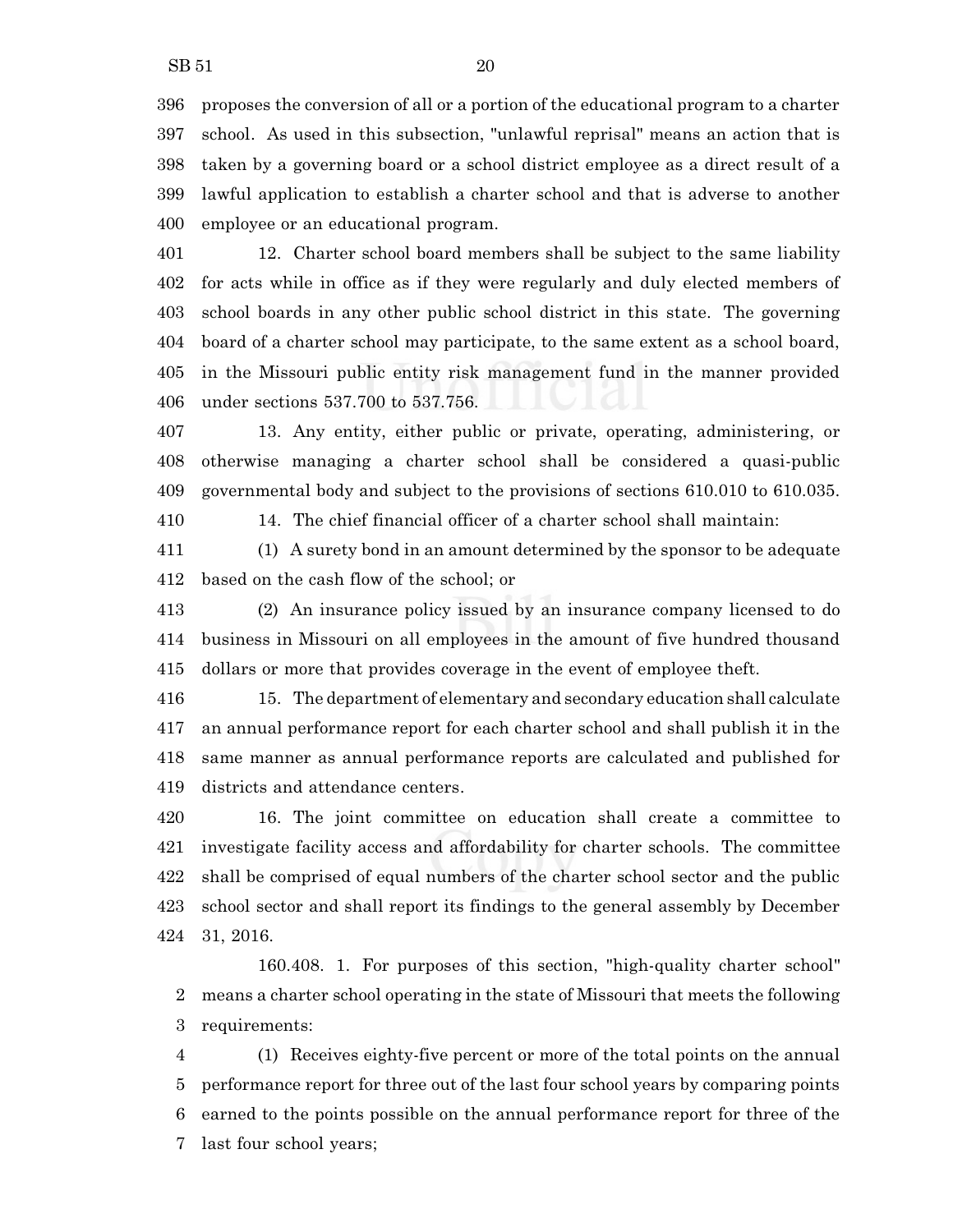(2) Maintains a graduation rate of at least eighty percent for three of the last four school years, if the charter school provides a high school program;

 (3) Is in material compliance with its legally binding performance contract and sections 160.400 to 160.425 and section 167.349; and

 (4) Is organizationally and fiscally viable as described in paragraph (b) of subdivision (2) of subsection 9 of section 160.405.

 2. Notwithstanding any other provision of law, high-quality charter schools shall be provided expedited opportunities to replicate and expand into unaccredited districts, a metropolitan district, or an urban school district containing most or all of a home rule city with more than four hundred thousand inhabitants and located in more than one county. Such replication and expansion shall be subject to the following:

 (1) The school seeking to replicate or expand shall submit its proposed charter to a proposed sponsor. The charter shall include a legally binding performance contract that meets the requirements of sections 160.400 to 160.425 and section 167.349;

 (2) The sponsor's decision to approve or deny shall be made within sixty days of the filing of the proposed charter with the proposed sponsor;

 (3) If a charter is approved by a sponsor, the charter application shall be filed with the state board of education with a statement of finding from the sponsor that the application meets the requirements of sections 160.400 to 160.425 and section 167.349 and a monitoring plan under which the sponsor shall evaluate the academic performance of students enrolled in the charter school. Such filing shall be made by January thirty-first prior to the school year in which the charter school intends to begin operations.

 3. The term of the charter for schools operating under this section shall be five years, and the charter may be renewed for terms of up to ten years. Renewal shall be subject to the provisions of paragraphs (a) to **[**(d)**] (e)** of subdivision (3) of subsection 9 of section 160.405.

160.410. 1. A charter school shall enroll:

(1) All pupils resident in the district in which it operates;

 (2) Nonresident pupils eligible to attend a district's school under an urban voluntary transfer program;

 (3) Nonresident pupils who transfer from an unaccredited district under section 167.131, provided that the charter school is an approved charter school, as defined in section 167.131, and subject to all other provisions of section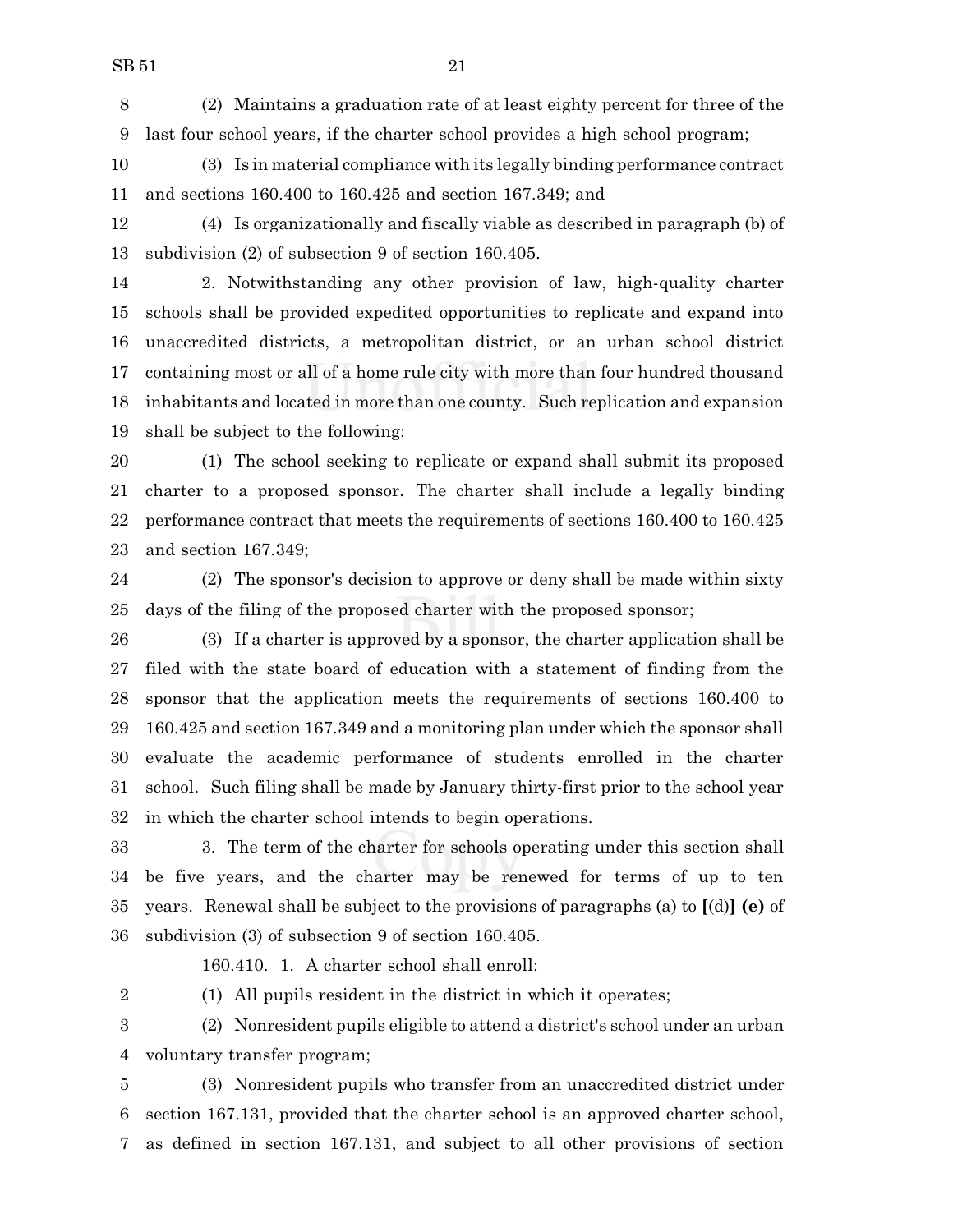167.131;

# (4) **Nonresident pupils who are residents of the state of Missouri, unless the pupil's enrollment will cause a resident pupil to be denied enrollment;**

 **(5)** In the case of a charter school whose mission includes student drop-out prevention or recovery, any nonresident pupil from the same or an adjacent county who resides in a residential care facility, a transitional living group home, or an independent living program whose last school of enrollment is in the school district where the charter school is established, who submits a timely application; and

 **[**(5)**] (6)** In the case of a workplace charter school, any student eligible to attend under subdivision (1) or (2) of this subsection whose parent is employed in the business district, who submits a timely application, unless the number of applications exceeds the capacity of a program, class, grade level or building. The configuration of a business district shall be set forth in the charter and shall not be construed to create an undue advantage for a single employer or small number of employers.

 2. If capacity is insufficient to enroll all pupils who submit a timely application, the charter school shall have an admissions process that assures all applicants of an equal chance of gaining admission and does not discriminate based on parents' ability to pay fees or tuition except that:

 (1) A charter school may establish a geographical area around the school whose residents will receive a preference for enrolling in the school, provided that such preferences do not result in the establishment of racially or socioeconomically isolated schools and provided such preferences conform to policies and guidelines established by the state board of education;

 (2) A charter school may also give a preference for admission of children whose siblings attend the school or whose parents are employed at the school or in the case of a workplace charter school, a child whose parent is employed in the business district or at the business site of such school; and

 (3) Charter schools may also give a preference for admission to high-risk students, as defined in subdivision (5) of subsection 2 of section 160.405, when the school targets these students through its proposed mission, curriculum, teaching methods, and services.

 3. A charter school shall not limit admission based on race, ethnicity, national origin, disability, income level, proficiency in the English language or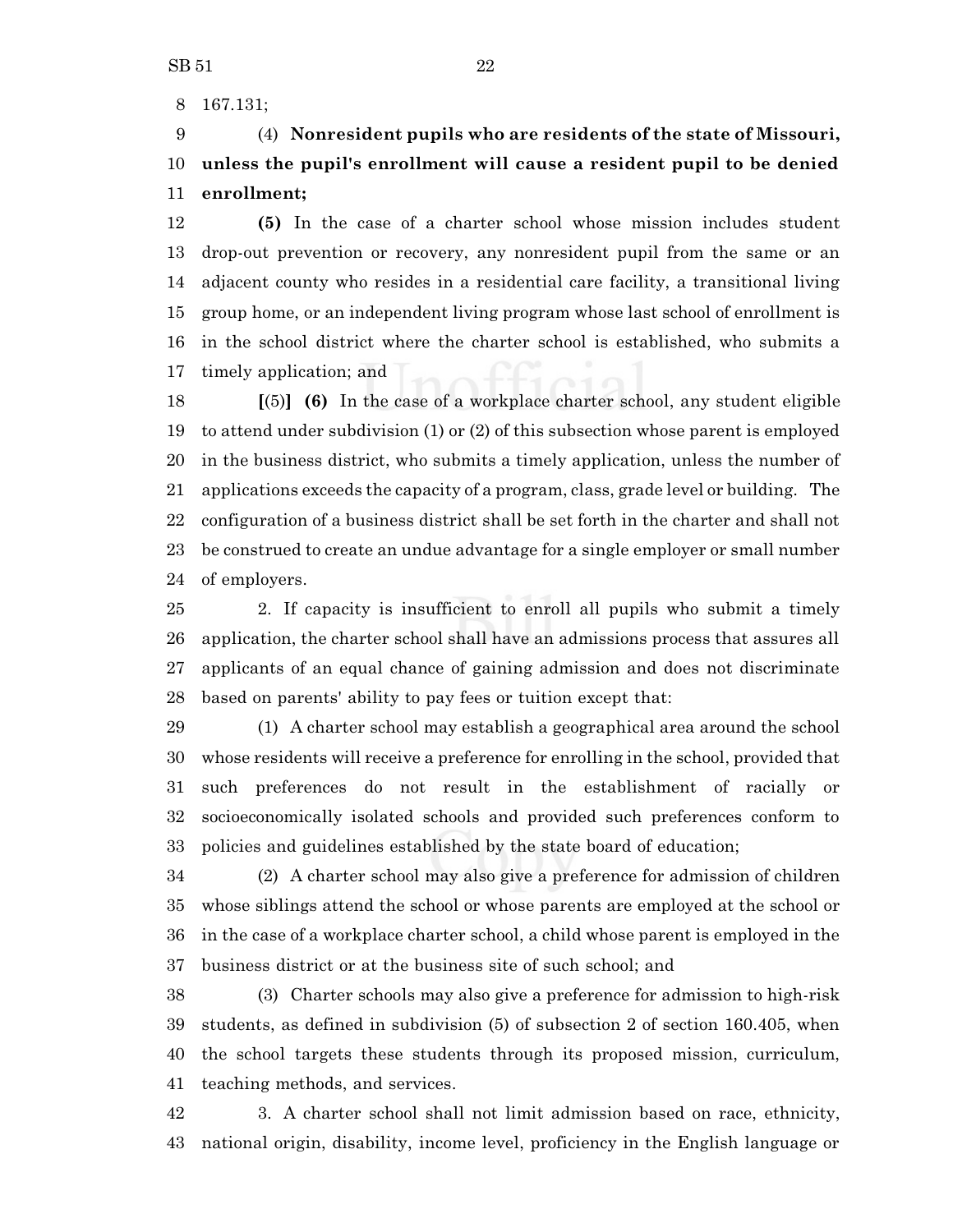athletic ability, but may limit admission to pupils within a given age group or grade level. Charter schools may limit admission based on gender only when the school is a single-gender school. Students of a charter school who have been enrolled for a full academic year shall be counted in the performance of the charter school on the statewide assessments in that calendar year, unless otherwise exempted as English language learners. For purposes of this subsection, "full academic year" means the last Wednesday in September through the administration of the Missouri assessment program test without transferring out of the school and re-enrolling.

 4. A charter school shall make available for public inspection **as well as on their website**, and provide upon request, to the parent, guardian, or other custodian of any school-age pupil resident in the district in which the school is located the following information:

(1) The school's charter;

 (2) The school's most recent annual report card published according to section 160.522;

 (3) The results of background checks on the charter school's board members; and

 (4) If a charter school is operated by a management company, a copy of the written contract between the governing board of the charter school and the educational management organization or the charter management organization for services. The charter school may charge reasonable fees, not to exceed the rate specified in section 610.026 for furnishing copies of documents under this subsection.

 5. When a student attending a charter school who is a resident of the school district in which the charter school is located moves out of the boundaries of such school district, the student may complete the current semester and shall be considered a resident student. The student's parent or legal guardian shall be responsible for the student's transportation to and from the charter school.

 6. If a change in school district boundary lines occurs under section 162.223, 162.431, 162.441, or 162.451, or by action of the state board of education under section 162.081, including attachment of a school district's territory to another district or dissolution, such that a student attending a charter school prior to such change no longer resides in a school district in which the charter school is located, then the student may complete the current academic year at the charter school. The student shall be considered a resident student. The student's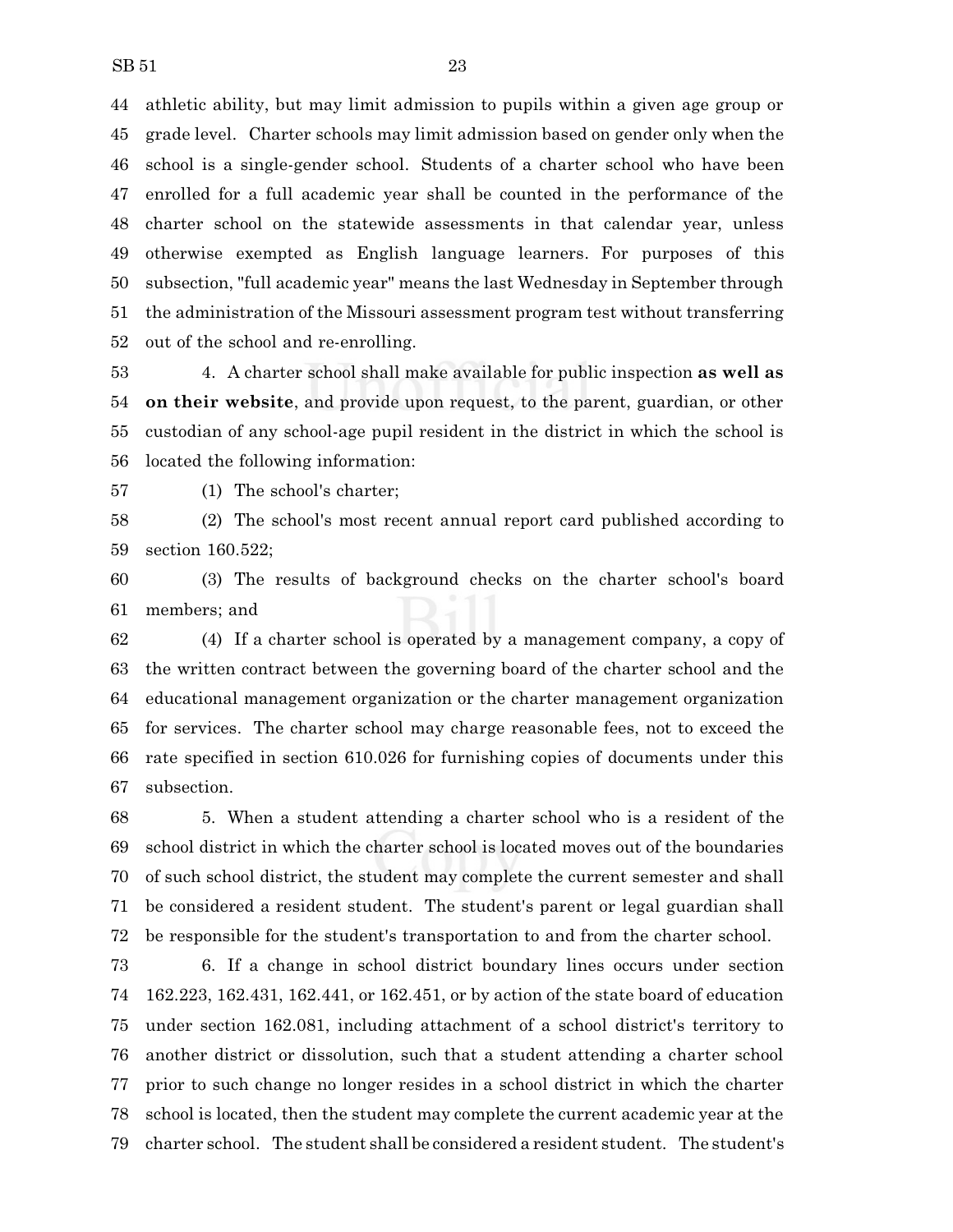parent or legal guardian shall be responsible for the student's transportation to and from the charter school.

 7. The provisions of sections 167.018 and 167.019 concerning foster children's educational rights are applicable to charter schools.

160.415. 1. For the purposes of calculation and distribution of state school aid under section 163.031, pupils enrolled in a charter school shall be included in the pupil enrollment of the school district within which each pupil resides. Each charter school shall report the names, addresses, and eligibility for free and reduced price lunch, special education, or limited English proficiency status, as well as eligibility for categorical aid, of pupils resident in a school district who are enrolled in the charter school to the school district in which those pupils reside. The charter school shall report the average daily attendance data, free and reduced price lunch count, special education pupil count, and limited English proficiency pupil count to the state department of elementary and secondary education. Each charter school shall promptly notify the state department of elementary and secondary education and the pupil's school district when a student discontinues enrollment at a charter school.

 2. Except as provided in subsections 3 and 4 of this section, the aid payments for charter schools shall be as described in this subsection.

 (1) A school district having one or more resident pupils attending a charter school shall pay to the charter school an annual amount equal to the product of the charter school's weighted average daily attendance and the state adequacy target, multiplied by the dollar value modifier for the district, plus local tax revenues per weighted average daily attendance from the incidental and teachers' funds in excess of the performance levy as defined in section 163.011 plus all other state aid attributable to such pupils.

 (2) The district of residence of a pupil attending a charter school shall also pay to the charter school any other federal or state aid that the district receives on account of such child.

 (3) If the department overpays or underpays the amount due to the charter school, such overpayment or underpayment shall be repaid by the public charter school or credited to the public charter school in twelve equal payments in the next fiscal year.

 (4) The amounts provided pursuant to this subsection shall be prorated for partial year enrollment for a pupil.

(5) A school district shall pay the amounts due pursuant to this subsection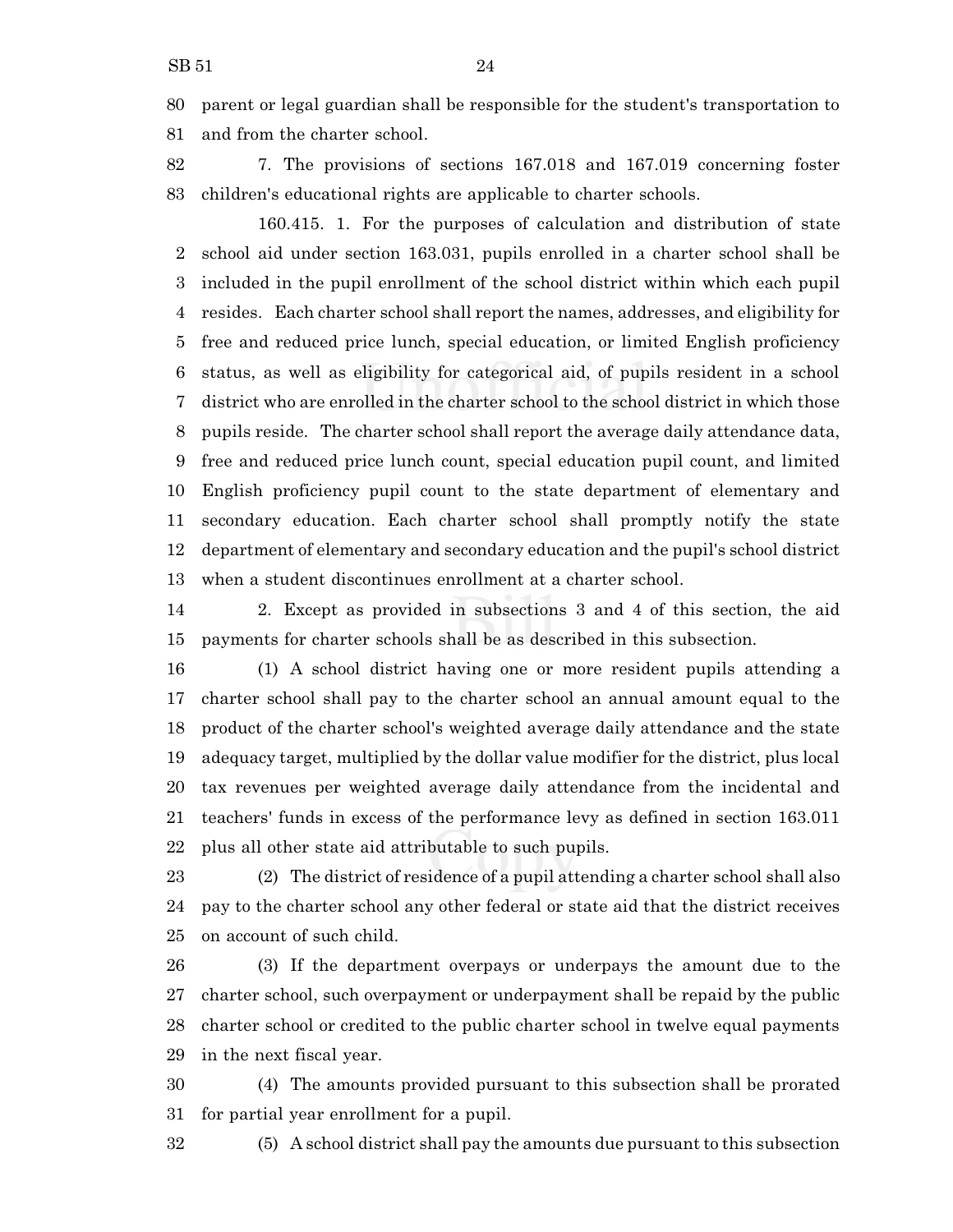as the disbursal agent and no later than twenty days following the receipt of any such funds. The department of elementary and secondary education shall pay the amounts due when it acts as the disbursal agent within five days of the required due date.

 **(6) If a charter school has one or more nonresident pupils, the nonresident pupils shall not be counted for purposes of determining the amount of aid described in subdivisions (1) and (2) of this subsection. Each school district that has one or more of its resident pupils attending such a charter school shall pay to the charter, for each pupil one hundred percent of its average per-pupil expenditure excluding interest payments and grants.**

 3. A workplace charter school shall receive payment for each eligible pupil as provided under subsection 2 of this section, except that if the student is not a resident of the district and is participating in a voluntary interdistrict transfer program, the payment for such pupils shall be the same as provided under section 162.1060.

 4. **(1)** A charter school that has declared itself as a local educational agency shall receive from the department of elementary and secondary education an annual amount equal to the product of the charter school's weighted average daily attendance and the state adequacy target, multiplied by the dollar value modifier for the district, plus local tax revenues per weighted average daily attendance from the incidental and teachers funds in excess of the performance levy as defined in section 163.011 plus all other state aid attributable to such pupils. If a charter school declares itself as a local educational agency, the department of elementary and secondary education shall, upon notice of the declaration, reduce the payment made to the school district by the amount specified in this subsection and pay directly to the charter school the annual amount reduced from the school district's payment.

 **(2) (a) If a charter school has one or more nonresident pupils, the charter school shall receive from the department of elementary and secondary education an annual amount equal to the amount described in subdivision (1) of this subsection; except that, the nonresident pupils shall not be counted for the purposes of determining the amount of aid as described in subdivision (1) of this subsection. Each school district that has one or more of its resident pupils attending such a charter school as nonresident pupils shall pay to the charter school, for each**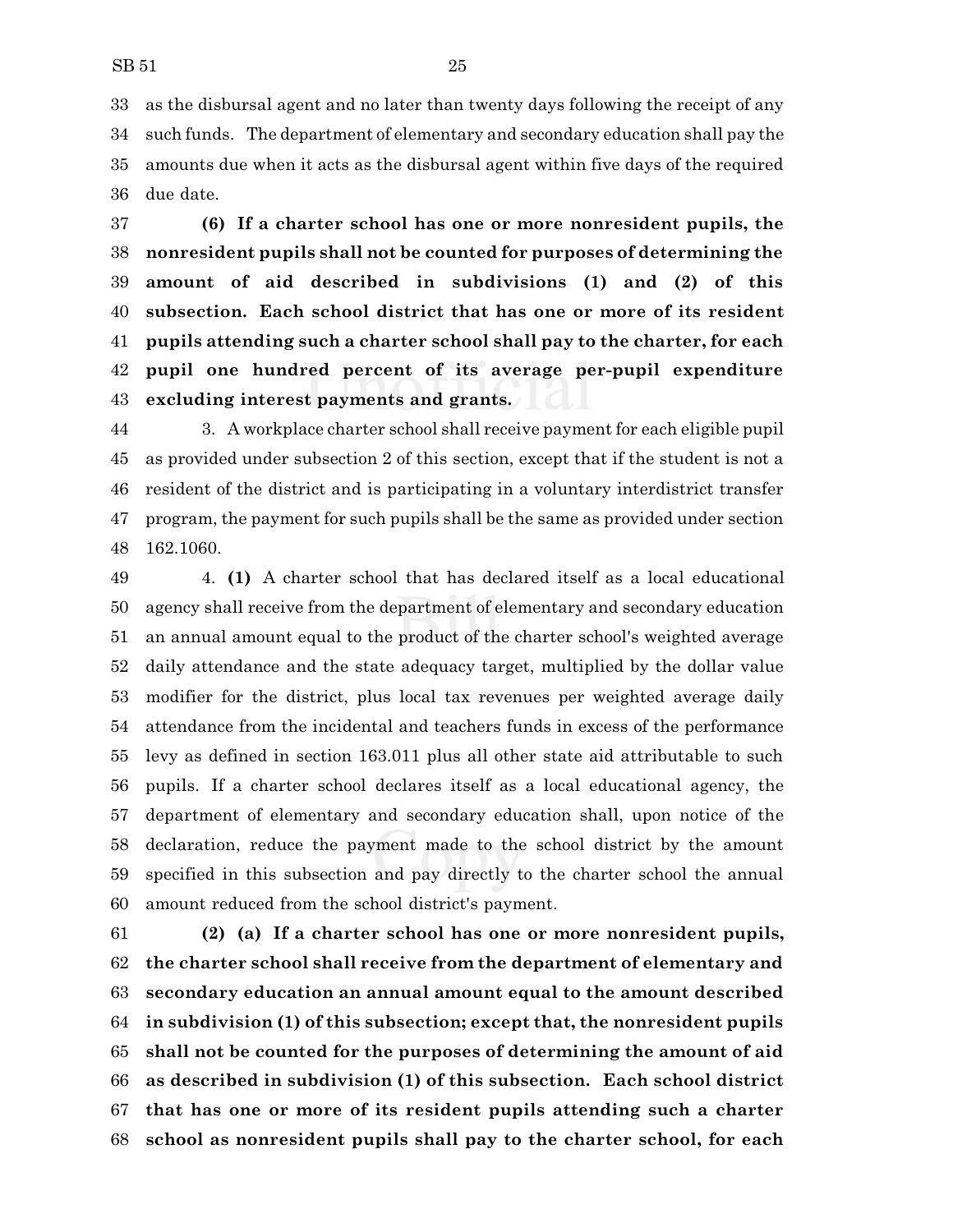**pupil one hundred percent of its average per-pupil expenditure excluding interest payments and grants.**

 **(b) Upon notice of the charter school's declaration of local educational agency status, the department of elementary and secondary education shall reduce the payment made to the school district in which the charter school is located from any source by the amount specified in subdivision (1) of this subsection, calculated as described in paragraph (a) of this subdivision, and pay directly to the charter school the annual amount reduced from the school district's payment.**

 5. If a school district fails to make timely payments of any amount for which it is the disbursal agent, the state department of elementary and secondary education shall authorize payment to the charter school of the amount due pursuant to subsection 2 of this section and shall deduct the same amount from the next state school aid apportionment to the owing school district. If a charter school is paid more or less than the amounts due pursuant to this section, the amount of overpayment or underpayment shall be adjusted equally in the next twelve payments by the school district or the department of elementary and secondary education, as appropriate. Any dispute between the school district and a charter school as to the amount owing to the charter school shall be resolved by the department of elementary and secondary education, and the department's decision shall be the final administrative action for the purposes of review pursuant to chapter 536. During the period of dispute, the department of elementary and secondary education shall make every administrative and statutory effort to allow the continued education of children in their current public charter school setting.

 6. The charter school and a local school board may agree by contract for services to be provided by the school district to the charter school. The charter school may contract with any other entity for services. Such services may include but are not limited to food service, custodial service, maintenance, management assistance, curriculum assistance, media services and libraries and shall be subject to negotiation between the charter school and the local school board or other entity. Documented actual costs of such services shall be paid for by the charter school.

 7. In the case of a proposed charter school that intends to contract with an education service provider for substantial educational services or management services, the request for proposals shall additionally require the charter school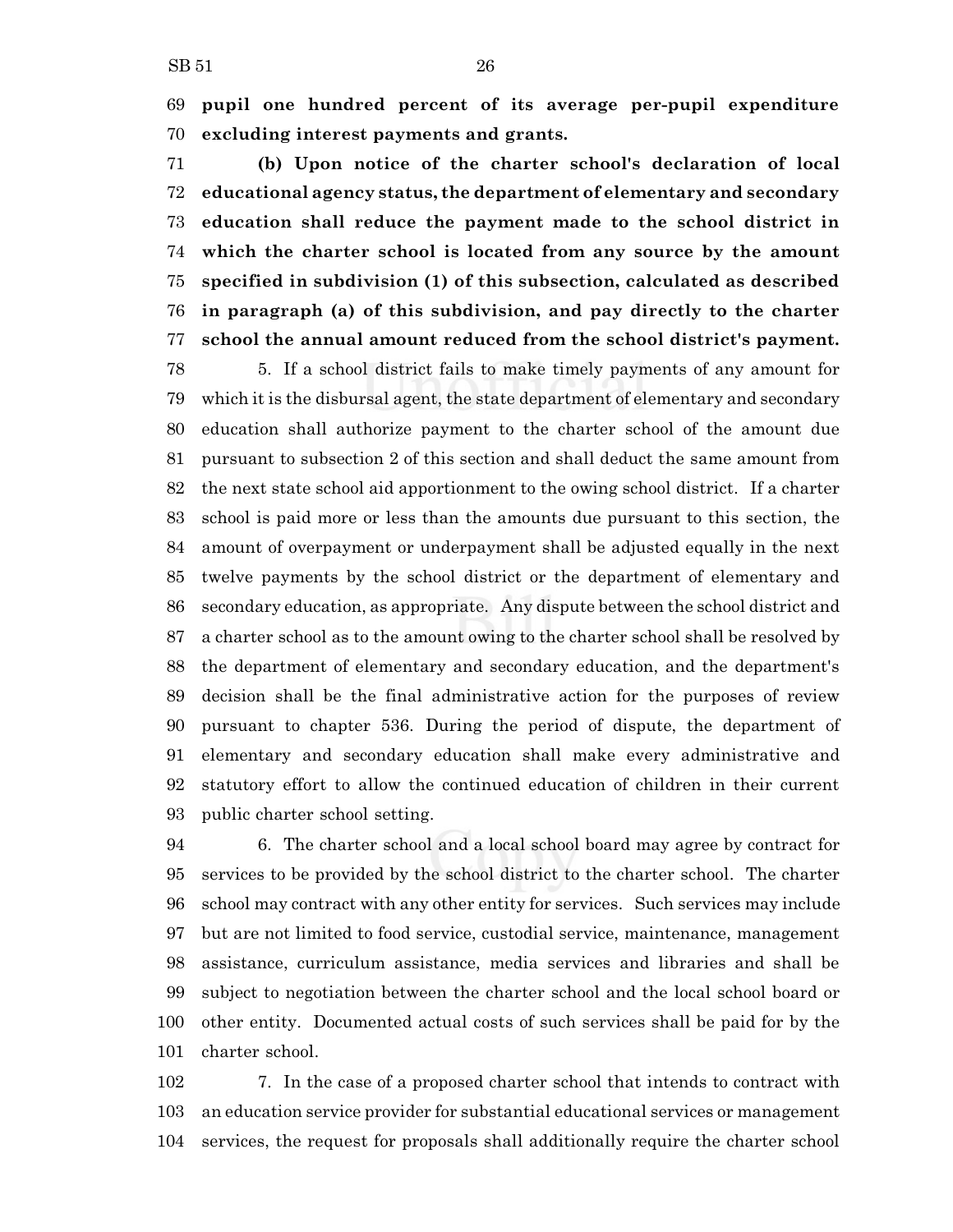applicant to:

 (1) Provide evidence of the education service provider's success in serving student populations similar to the targeted population, including demonstrated academic achievement as well as successful management of nonacademic school functions, if applicable;

 (2) Provide a term sheet setting forth the proposed duration of the service contract; roles and responsibilities of the governing board, the school staff, and the service provider; scope of services and resources to be provided by the service provider; performance evaluation measures and time lines; compensation structure, including clear identification of all fees to be paid to the service provider; methods of contract oversight and enforcement; investment disclosure; and conditions for renewal and termination of the contract;

 (3) Disclose any known conflicts of interest between the school governing board and proposed service provider or any affiliated business entities;

 (4) Disclose and explain any termination or nonrenewal of contracts for equivalent services for any other charter school in the United States within the past five years;

 (5) Ensure that the legal counsel for the charter school shall report directly to the charter school's governing board; and

 (6) Provide a process to ensure that the expenditures that the education service provider intends to bill to the charter school shall receive prior approval of the governing board or its designee.

 8. A charter school may enter into contracts with community partnerships and state agencies acting in collaboration with such partnerships that provide services to children and their families linked to the school.

 9. A charter school shall be eligible for transportation state aid pursuant to section 163.161 and shall be free to contract with the local district, or any other entity, for the provision of transportation to the students of the charter school.

 10. (1) The proportionate share of state and federal resources generated by students with disabilities or staff serving them shall be paid in full to charter schools enrolling those students by their school district where such enrollment is through a contract for services described in this section. The proportionate share of money generated under other federal or state categorical aid programs shall be directed to charter schools serving such students eligible for that aid.

(2) A charter school shall provide the special services provided pursuant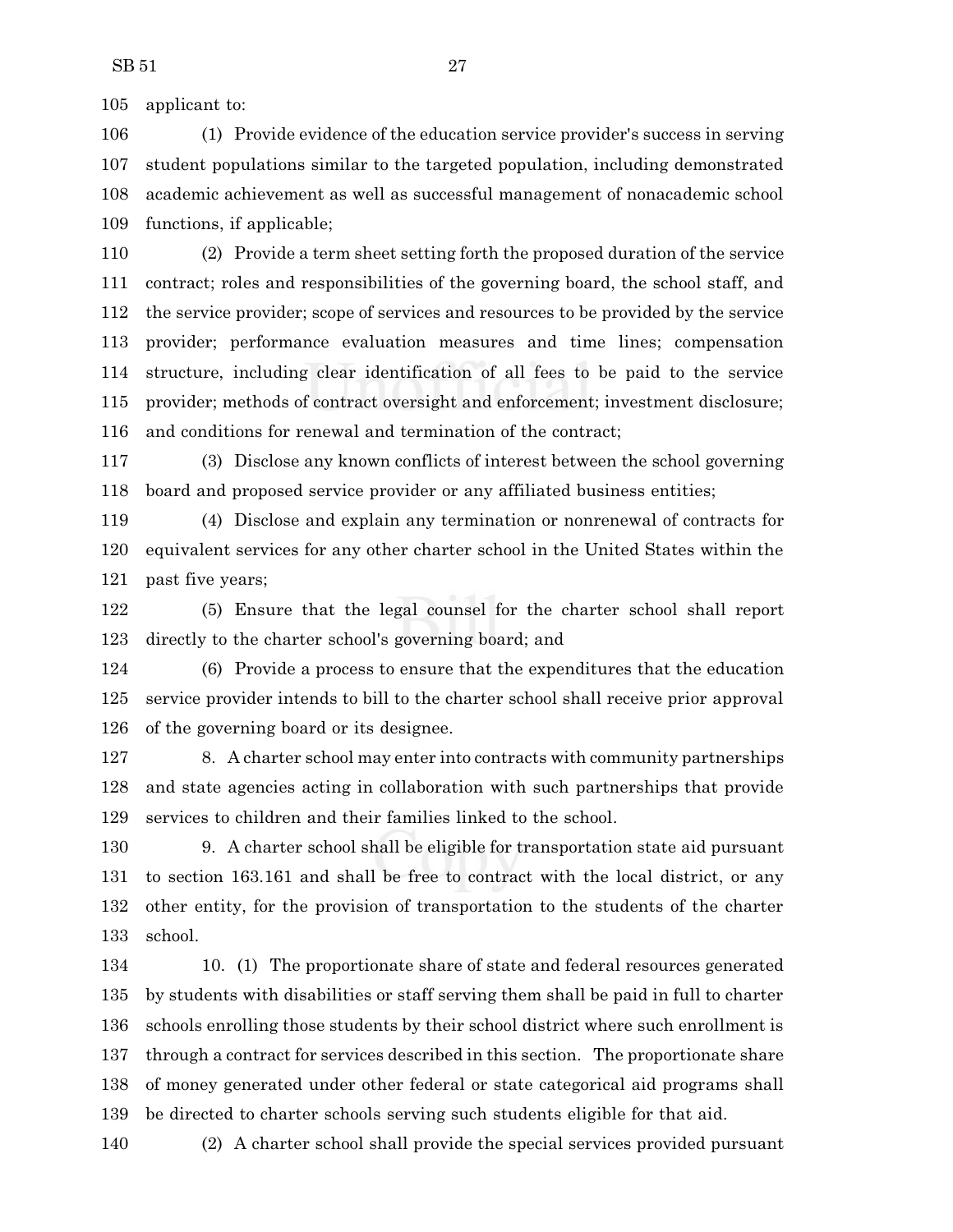to section 162.705 and may provide the special services pursuant to a contract with a school district or any provider of such services.

 11. A charter school may not charge tuition or impose fees that a school district is prohibited from charging or imposing, except that a charter school may receive**:**

 **(1)** Tuition payments from districts in the same or an adjoining county for nonresident students who transfer to an approved charter school, as defined in section 167.131, from an unaccredited district**; and**

**(2) Payments from school districts as described in this section**.

 12. A charter school is authorized to incur debt in anticipation of receipt of funds. A charter school may also borrow to finance facilities and other capital items. A school district may incur bonded indebtedness or take other measures to provide for physical facilities and other capital items for charter schools that it sponsors or contracts with. Except as otherwise specifically provided in sections 160.400 to 160.425, upon the dissolution of a charter school, any liabilities of the corporation will be satisfied through the procedures of chapter 355. A charter school shall satisfy all its financial obligations within twelve months of notice from the sponsor of the charter school's closure under subsection 8 of section 160.405. After satisfaction of all its financial obligations, a charter school shall return any remaining state and federal funds to the department of elementary and secondary education for disposition as stated in subdivision (17) of subsection 1 of section 160.405. The department of elementary and secondary education may withhold funding at a level the department determines to be adequate during a school's last year of operation until the department determines that school records, liabilities, and reporting requirements, including a full audit, are satisfied.

 13. Charter schools shall not have the power to acquire property by eminent domain.

 14. The governing body of a charter school is authorized to accept grants, gifts or donations of any kind and to expend or use such grants, gifts or donations. A grant, gift or donation may not be accepted by the governing body if it is subject to any condition contrary to law applicable to the charter school or other public schools, or contrary to the terms of the charter.

 **15. Notwithstanding any other provision in this section, if a pupil attends a charter school outside of his or her district of residence under the provisions of 160.410 and any other provision that specifies**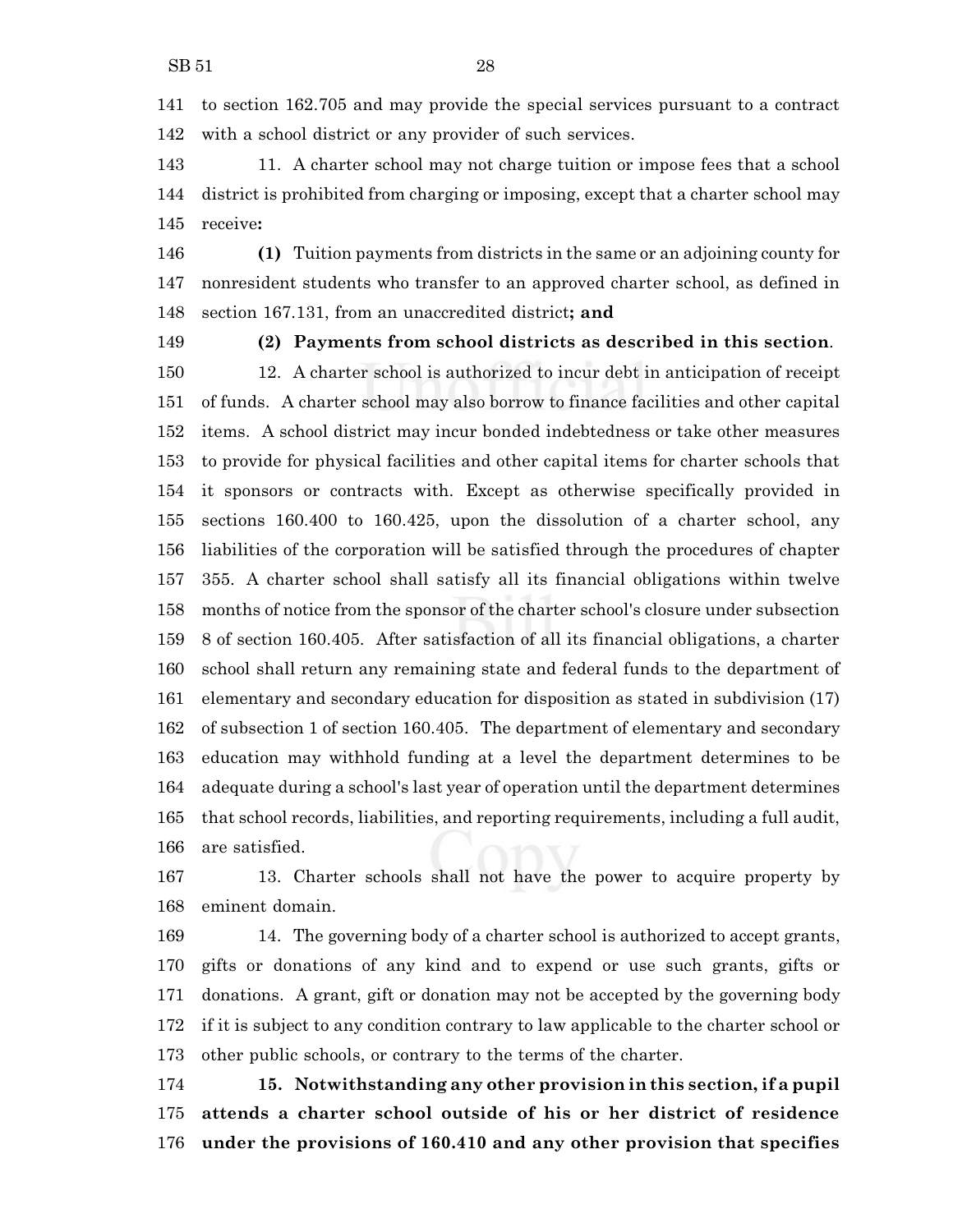**a tuition amount to be paid by the resident district, the provision of the other section specifying the tuition amount shall govern and the provisions of this section shall not apply to such pupil.**

**160.422. 1. A political subdivision shall not adopt, enforce, impose or administer an ordinance, local policy, or local resolution that prohibits property sold, leased, or transferred by the political subdivision from being used for any lawful educational purpose by a charter school.**

 **2. A political subdivision shall not impose, enforce, or apply any deed restriction that expressly, or by its operation, prohibits property sold, leased, or transferred by the political subdivision from being used for any lawful educational purpose by a charter school. Any deed restriction or affirmative use deed restriction that affirmatively allows for only one or more specified uses or purposes that do not include any educational use or purpose is prohibited under this section. Any deed restriction or affirmative use deed restriction in effect on the effective date of this act that prohibits or does not permit property previously used for any educational purpose from being used for any future educational purpose is void.**

 **3. If a political subdivision offers property of the political subdivision for sale, lease, or rent, the political subdivision shall not refuse to sell, lease, or rent the property to a charter school solely because the charter school intends to use the property for an educational purpose, if the intent of the charter school is to use the property for a lawful educational purpose. If a political subdivision offers property of the political subdivision for sale, lease, or rent, the political subdivision is not required to sell, lease, or rent the property to a charter school solely because the charter school intends to the use the property for an educational purpose.**

**4. Any ordinance, policy, regulation, deed, or contract made in**

**violation of this section shall be void from its inception.**

160.425. 1. The "Missouri Charter Public School Commission" is hereby created with the authority to sponsor high quality charter schools throughout the state of Missouri.

 2. The commission shall consist of nine members appointed by the governor, by and with the advice and consent of the senate. No more than five of the members shall be of the same political party. No more than two members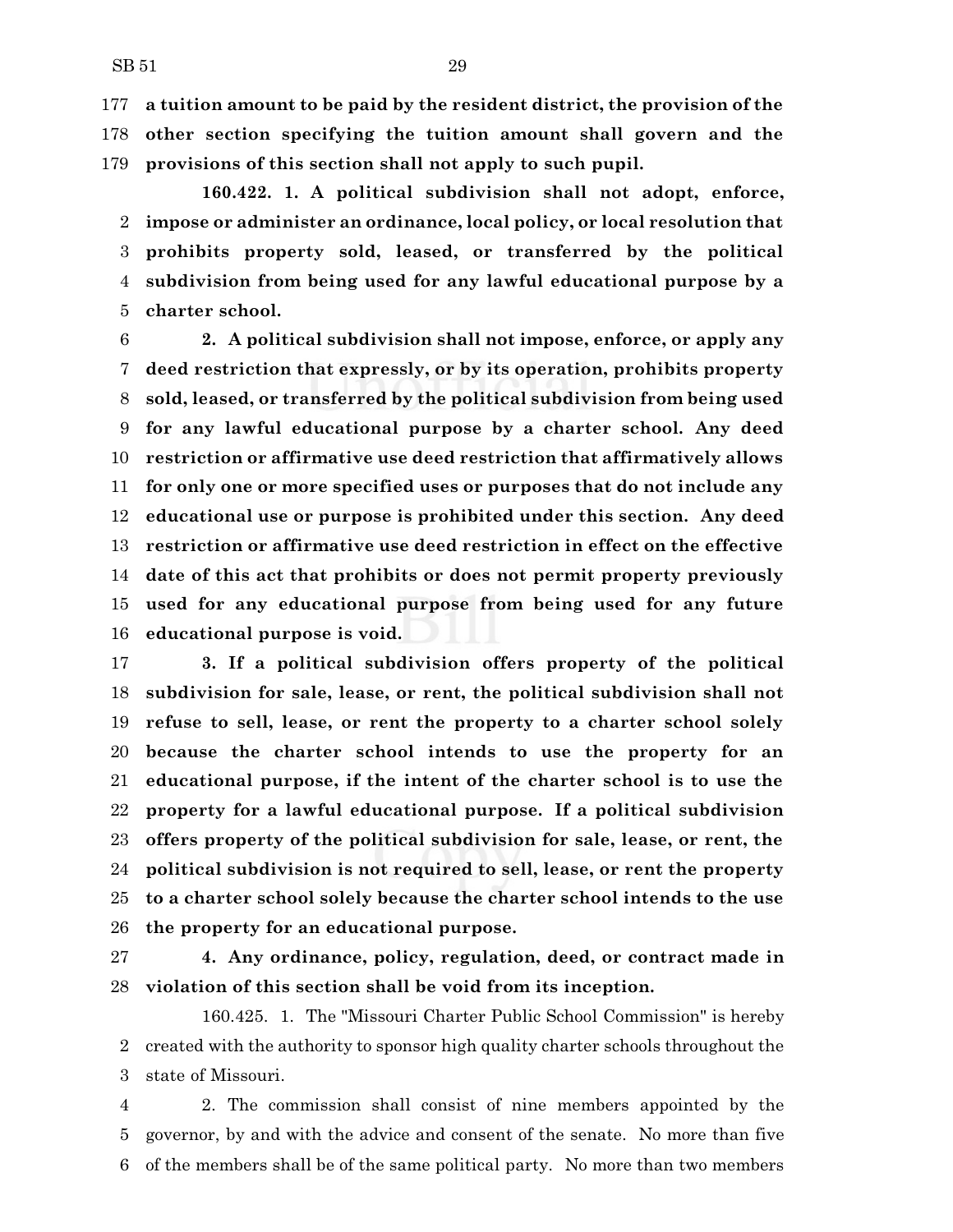shall be from the same congressional district. The term of office of each member shall be four years, except those of the members first appointed, of which three shall be appointed for a term of one year, two for a term of two years, two for a term of three years, and two for a term of four years. At the expiration of the term of each member, the governor, by and with the advice and consent of the senate, shall appoint a successor.

3. The appointees to the commission shall be selected as follows:

 (1) One member selected by the governor from a slate of three recommended by the commissioner of education;

 (2) One member selected by the governor from a slate of three recommended by the commissioner of higher education;

 (3) One member selected by the governor from a slate of three recommended by the president pro tempore of the senate;

 (4) One member selected by the governor from a slate of three recommended by the speaker of the house of representatives; and

 (5) Five additional members appointed by the governor, one of whom shall be selected from a slate of three nominees recommended by the Missouri School Boards Association.

 4. Members appointed to the commission shall collectively possess strong experience and expertise in governance, management and finance, school leadership, assessment, curriculum and instruction, and education law. All members of the commission shall have demonstrated understanding of and commitment to charter schooling as a strategy for strengthening public education.

 5. The commission shall annually elect a chairperson and vice chairperson, who shall act as chairperson in his or her absence. The commission shall meet at the call of the chairperson. The chairperson may call meetings at such times as he or she deems advisable and shall call a meeting when requested to do so by three or more members of the commission. Members of the commission are not eligible to receive compensation.

 6. The commission may approve proposed charters for its sponsorship under sections 160.400 to 160.425 and shall:

 (1) Comply with all of the requirements applicable to sponsors under sections 160.400 to 160.425;

 (2) Exercise sponsorship over charters approved by the commission under sections 160.400 to 160.425, including receipt of sponsorship funding under subsection **[**11**] 9** of section 160.400.